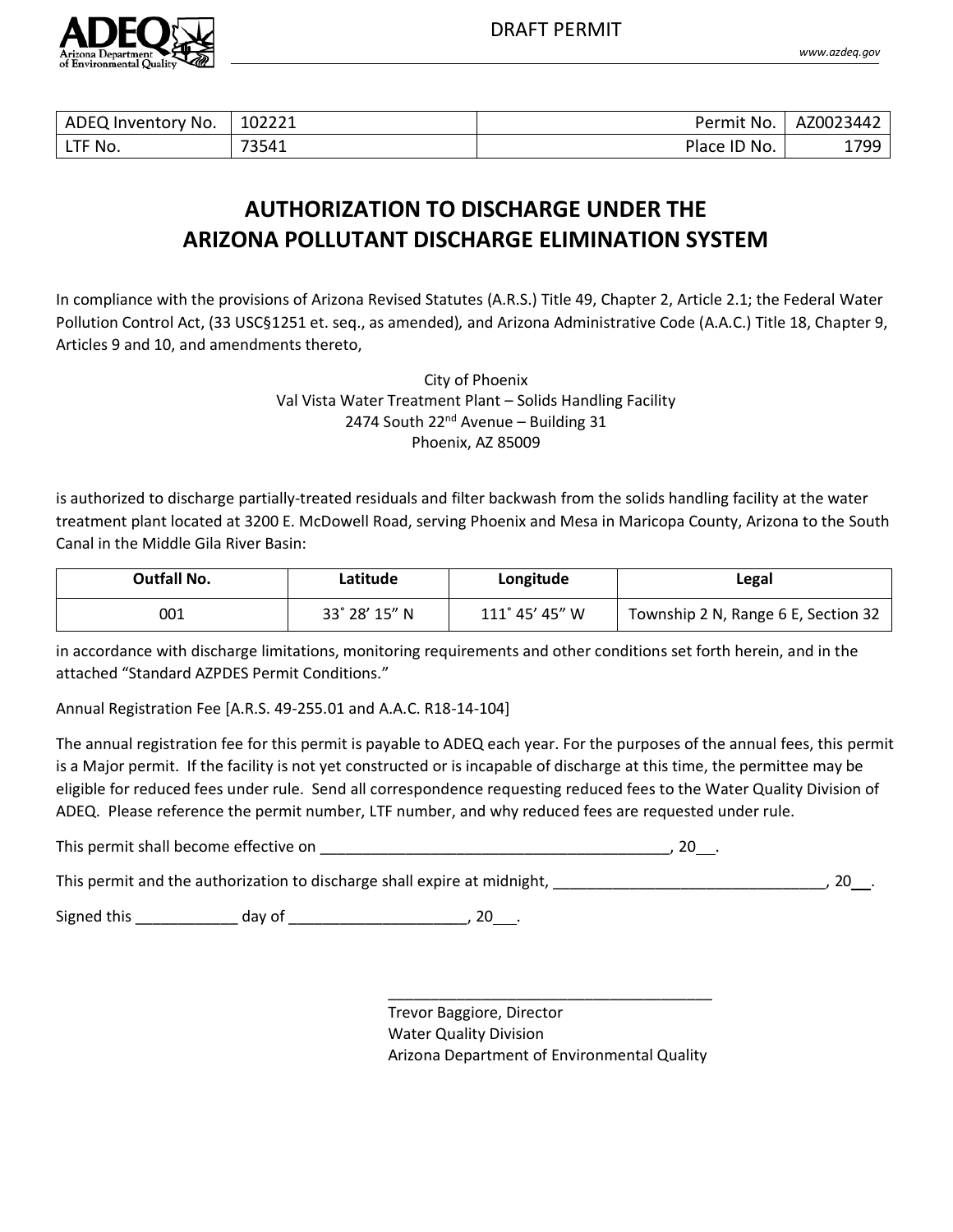

# **Table of Contents**

| А. |  |
|----|--|
| В. |  |
| C. |  |
|    |  |
| А. |  |
| В. |  |
| C. |  |
| D. |  |
|    |  |
|    |  |
|    |  |
| А. |  |
| В. |  |
| C. |  |
| D. |  |
|    |  |
|    |  |
|    |  |
|    |  |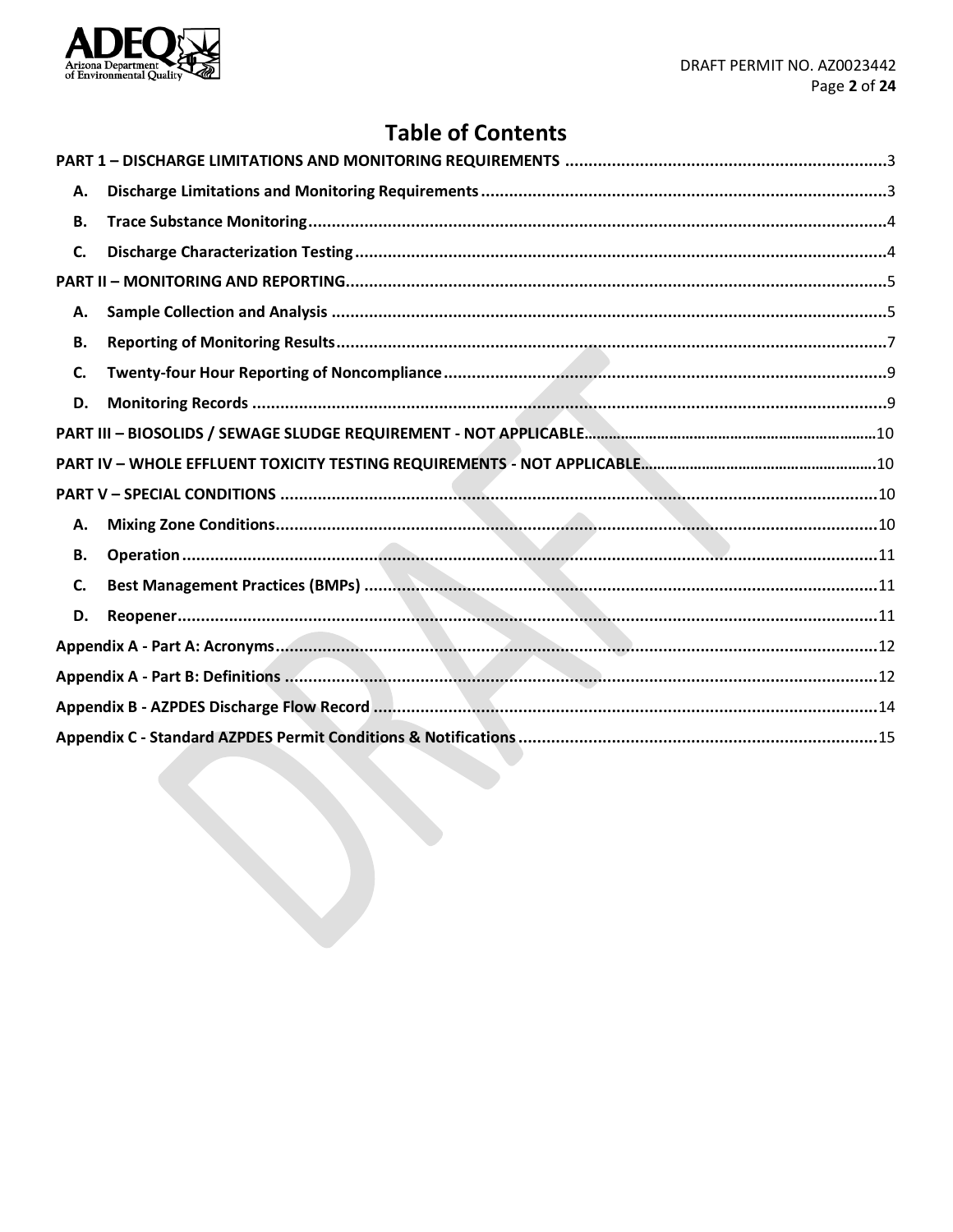

## <span id="page-2-1"></span><span id="page-2-0"></span>**PART 1 – DISCHARGE LIMITATIONS AND MONITORING REQUIREMENTS**

### **A. Discharge Limitations and Monitoring Requirements**

The permittee shall limit and monitor discharges from Outfall 001 as specified in Table 1 which follows. Discharges are permitted only when the plant flow is greater than or equal to 140 million gallons per day (MGD) and the polymer feed is optimized with 3 centrifuges operated 24 hours per day, or in an equivalent loading situation. These requirements are based on a maximum discharge flow rate of 5.3 MGD.

#### Table 1 - Discharge Limitations and Monitoring Requirements

|                                              | Maximum Allowable Discharge Limitations                           |                  |                                 |                  |                               |                 |
|----------------------------------------------|-------------------------------------------------------------------|------------------|---------------------------------|------------------|-------------------------------|-----------------|
| Parameter                                    | <b>Mass Limits</b>                                                |                  | <b>Concentration Limits (1)</b> |                  | <b>Monitoring Requirement</b> |                 |
|                                              | Monthly<br>Average                                                | Daily<br>Maximum | Monthly<br>Average              | Daily<br>Maximum | Monitoring<br>Frequency       | Sample Type     |
| Discharge Flow (MGD)                         | Report (3)                                                        | Report (3)       |                                 |                  | Continuous                    | Metered         |
| Arsenic (8)                                  |                                                                   |                  | $10 \mu g/L$                    | $15 \mu g/L$     | 1x / day (6)                  | <b>Discrete</b> |
| Lead $(8)$                                   |                                                                   |                  | $15 \mu g/L$                    | $22 \mu g/L$     | 1x / day (6)                  | <b>Discrete</b> |
| Manganese (8)                                |                                                                   |                  | 980 $\mu$ g/L                   | 1430 µg/L        | 1x / day (6)                  | <b>Discrete</b> |
| <b>Total Suspended Solids</b><br>$(TSS)$ (2) | $- - -$                                                           | ---              | Report (3)<br>[mg/L]            |                  | 1x / day (6)                  | Composite (4)   |
| TSS percent removal<br>(2)                   | 85% REMOVAL<br><b>MINIMUM</b><br>(7)                              |                  |                                 |                  | 1x / day (6)                  | Composite (4)   |
| pH (5)                                       | Not less than 6.5 standard units (S.U.) nor greater than 9.0 S.U. |                  |                                 | 1x / day (6)     | <b>Discrete</b>               |                 |

#### **Footnotes**

- (1) A mixing zone for arsenic, lead, and manganese is established, and these limits apply at the end of the mixing zone. See Part V of this permit for mixing zone requirements.
- (2) Both the influent and the discharge shall be monitored.
- (3) Monitoring and reporting required. No limit set at this time. In addition to the average and maximum flows reported on the Discharge Monitoring forms, daily discharge flow shall be recorded on the **Discharge Flow Record** provided in Appendix B if applicable. See Part II.B for reporting requirements.
- (4) For the purposes of this permit, "composite" means the collection of a constant sample volume at timed intervals that vary based on the stream (discharge) flow.
- (5) pH must be measured at the time of sampling and does not require use of a certified laboratory. Monitoring required only when discharge occurs.
- (6) Monitor daily for a maximum of 4 samples per month. Monitoring required only when discharge occurs.
- (7) The arithmetic mean of the suspended solids, by weight, for discharge samples collected over a calendar month shall not exceed 15 % of the arithmetic mean of the suspended solids, by weight, for influent samples collected during the same period. On days when there is no discharge to the canal, discharge sampling is not required and a value of "zero" shall be used for the discharge in determining the monthly arithmetic mean. The requirements of this footnote shall not be applicable during plant startup and shutdown. During such occurrences, a discharge is permitted only in accordance with Part V.C.3 of this permit.
- (8) All metals discharge Limits are for total recoverable metals.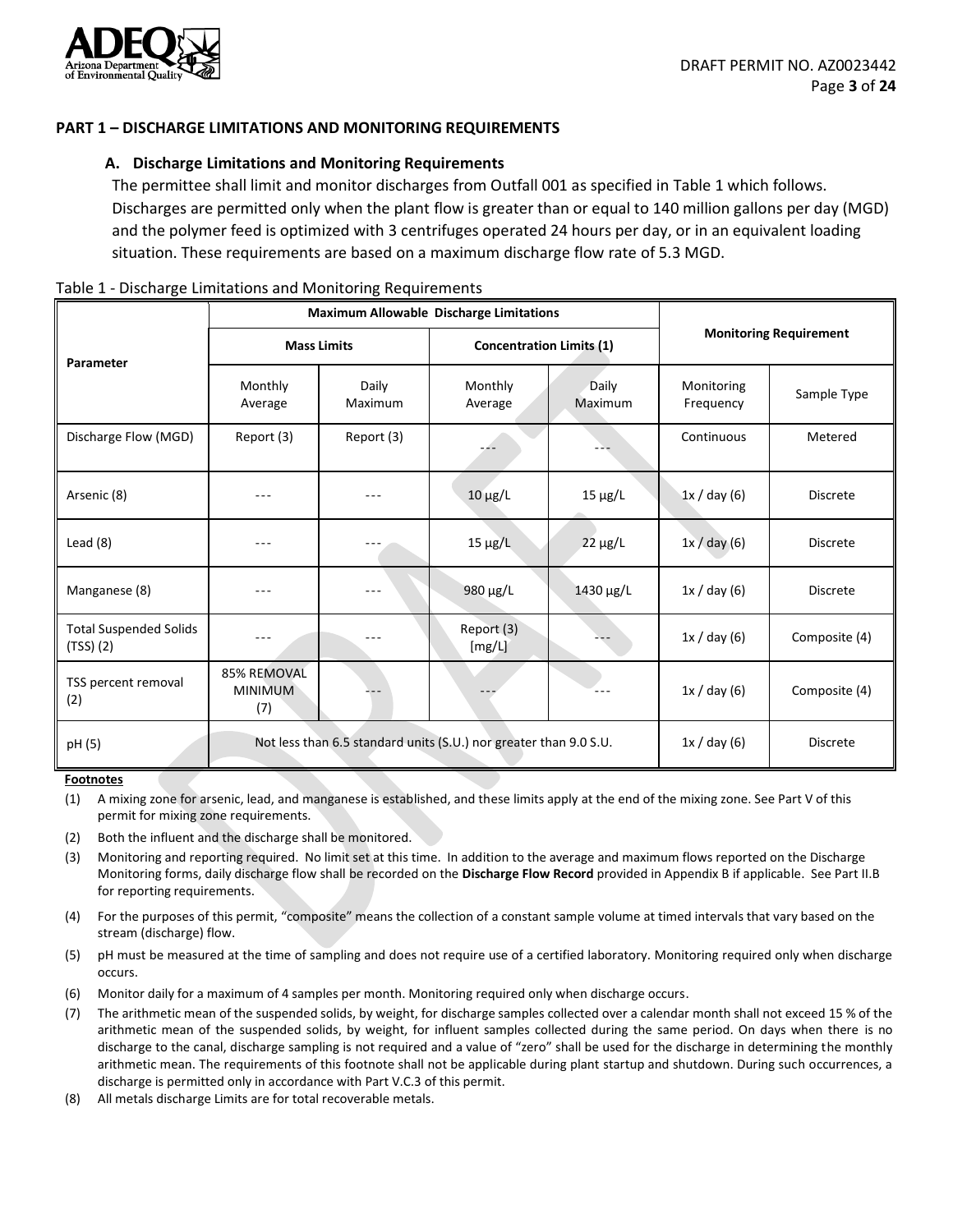

# <span id="page-3-0"></span>**B. Trace Substance Monitoring**

The permittee shall monitor discharges from Outfall 001 as specified in Table 2. Monitoring results above the Assessment Levels (ALs) listed below do not constitute a permit violation, but may trigger evaluation of Reasonable Potential (RP) by ADEQ. The permittee shall use an approved analytical method with a Limit of Quantitation (LOQ) lower than the AL values as described in Part II.A.4.

## Table 2 – Assessment Level Monitoring

|                                | Assessment Levels (1) |                 | Monitoring Requirements (3) (4) |                 |  |
|--------------------------------|-----------------------|-----------------|---------------------------------|-----------------|--|
| Parameter                      | Monthly Average       | Daily Maximum   | <b>Monitoring Frequency</b>     | Sample Type     |  |
| Antimony (2)                   | $6 \mu g/L$           | $9 \mu g/L$     | 1x / day                        | Composite       |  |
| Boron (2)                      | $1,000 \mu g/L$       | $1,459 \mu g/L$ | 1x / day                        | Composite       |  |
| Copper (2)                     | 500 $\mu$ g/L         | 729 µg/L        | 1x / day                        | Composite       |  |
| Chlorine, Total Residual (TRC) | $4,000 \mu g/L$       | 5,835 $\mu$ g/L | 1x / day                        | <b>Discrete</b> |  |
| Trihalomethanes, Total         | $80 \mu g/L$          | $117 \mu g/L$   | 1x / day                        | <b>Discrete</b> |  |

#### **Footnotes**

(1) Concentration values are calculated based on Arizona Water Quality Standards. Monitoring and reporting required.

(2) All metals discharge Assessment Levels are for total recoverable metals.

(3) Monitor daily for a maximum of 4 samples per month. Monitoring required only when discharge occurs.

(4) For this permit "composite" means the collection of a constant sample volume at timed intervals that vary based on the stream (discharge) flow.

## <span id="page-3-1"></span>**C. Discharge Characterization Testing**

The permittee shall monitor to characterize the facility's discharge at Outfall 001 for the parameters listed in Table 3. No limits or ALs are established, but the LOQ must be low enough to allow comparison of the results to the applicable surface water quality standards (SWQS). If a LOQ below the SWQS cannot be achieved, then the permittee shall use the method expected to achieve the lowest LOQ, as defined in Appendix A of this permit.

**Parameter (1) Reporting Units Monitoring Requirements Monitoring Frequency (2) Sample Type (4)** Arsenic and  $\mu$ g/L 1x / discharge Composite Beryllium **1x** / discharge Level 1x / discharge Composite Cadmium 1x / discharge 1x / discharge 2011 1x / discharge 2012 1x / discharge 2012 1x / discharge 2013 1x / discharge 2013 1x / discharge 2013 1x / discharge 2013 1x / discharge 2013 1x / discharge 2013 1x / discharge 2013 Chromium (3) Chromium (3) particle and the particle and the particle and the composite Composite Chromium VI (3) **pg/L**  $\mu$ g/L 1x / discharge **Discrete** Cyanide µg/L 1x / discharge Discrete Lead µg/L 1x / discharge Composite Mercury **1x** / discharge 1x / discharge 2013 and Discrete Nickel **1x** / discharge 1x / discharge 2011 1x / discharge 2011 1x / discharge 2012 1x / discharge 2012 1x / discharge 2012 1x / discharge 2012 1x / discharge 2012 1x / discharge 2012 1x / discharge 2012 1x / discharge 201 Selenium 1x / discharge 1x / discharge 2011 1x / discharge 2011 1x / discharge 2012 1x / discharge 2012 1x / discharge 2012 1x / discharge 2012 1x / discharge 2012 1x / discharge 2012 1x / discharge 2012 1x / discharge 201 Silver 1x / discharge 1x / discharge 2011 1x / discharge 2012 1x / discharge 2012 1x / discharge 201 Thallium µg/L 1x / discharge Composite

Table 3 – Discharge Characterization Testing – Selected Metals, and Trace Substances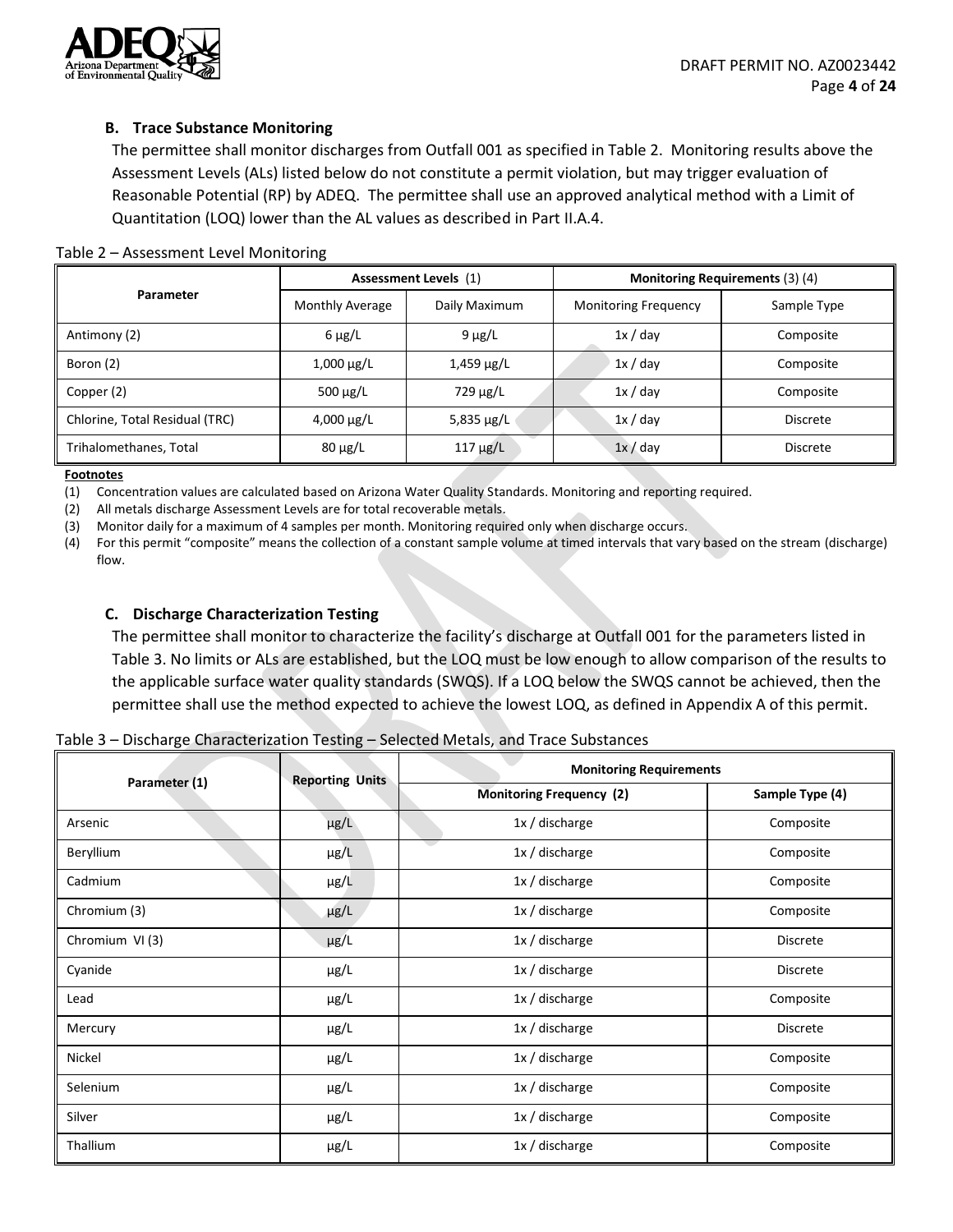

| Parameter (1) | <b>Reporting Units</b> | <b>Monitoring Requirements</b>  |                 |  |
|---------------|------------------------|---------------------------------|-----------------|--|
|               |                        | <b>Monitoring Frequency (2)</b> | Sample Type (4) |  |
| Zinc          | $\mu$ g/L              | $1x /$ discharge                | Composite       |  |

#### **Footnotes**

- (1) All metals analyses shall be for total recoverable metals, except chromium VI, which is dissolved
- (2) If more frequent monitoring of any of these parameters is required by another part of this permit, those sampling results may be used to satisfy Table 3 requirements.
- (3) If total chromium exceeds 8 µg/L, the permittee must conduct sampling for chromium VI for the remainder of the permit. Otherwise, monitoring for chromium VI is not required.
- (4) For this permit "composite" means the collection of a constant sample volume at timed intervals that vary based on the stream (discharge) flow.
	- **D.** The discharge shall be free from pollutants in amounts or combinations that:
		- 1. Settle to form bottom deposits that inhibit or prohibit the habitation, growth or propagation of aquatic life;
		- 2. Cause objectionable odor in the area in which the surface water is located;
		- 3. Cause off-taste or odor in drinking water;
		- 4. Cause off-flavor in aquatic organisms;
		- 5. Are toxic to humans, animals, plants or other organisms;
		- 6. Cause the growth of algae or aquatic plants that inhibit or prohibit the habitation, growth or propagation of other aquatic life or that impair recreational uses;
		- 7. Change the color of the surface water from natural background levels or color.
	- **E.** The discharge shall be free from oil, grease, and other pollutants that float as debris, foam, or scum; or that cause a film or iridescent appearance on the surface of the water; or that cause a deposit on a shoreline, bank or aquatic vegetation.
	- **F.** Samples taken for the monitoring requirements specified in Part I shall be collected at the following locations:
		- 1. Influent samples for TSS shall be taken at the intake to the water treatment plant prior to the first treatment process.
		- 2. Discharge samples shall be taken downstream from the last treatment process and prior to mixing with the receiving waters at Outfall 001.

## <span id="page-4-1"></span><span id="page-4-0"></span>**PART II – MONITORING AND REPORTING**

## **A. Sample Collection and Analysis**

- 1. The permittee is responsible for the quality and accuracy of all data required under this permit.
- 2. Quality Assurance (QA) Manual The permittee shall keep a QA Manual on site that describes the sample collection and analyses processes. If the permittee collects samples or conducts sample analyses in house, the permittee shall develop a QA Manual that addresses these activities. If a third party collects and/or analyzes samples on behalf of the permittee, the permittee shall obtain a copy of the applicable QA procedures. The QA Manual shall be available for review by ADEQ upon request. The QA Manual shall be updated as necessary to reflect current conditions, and shall describe the following:
	- a. Project Management, including:
		- i. Purpose of sample collection and sample frequency;
		- ii. When and where samples will be collected;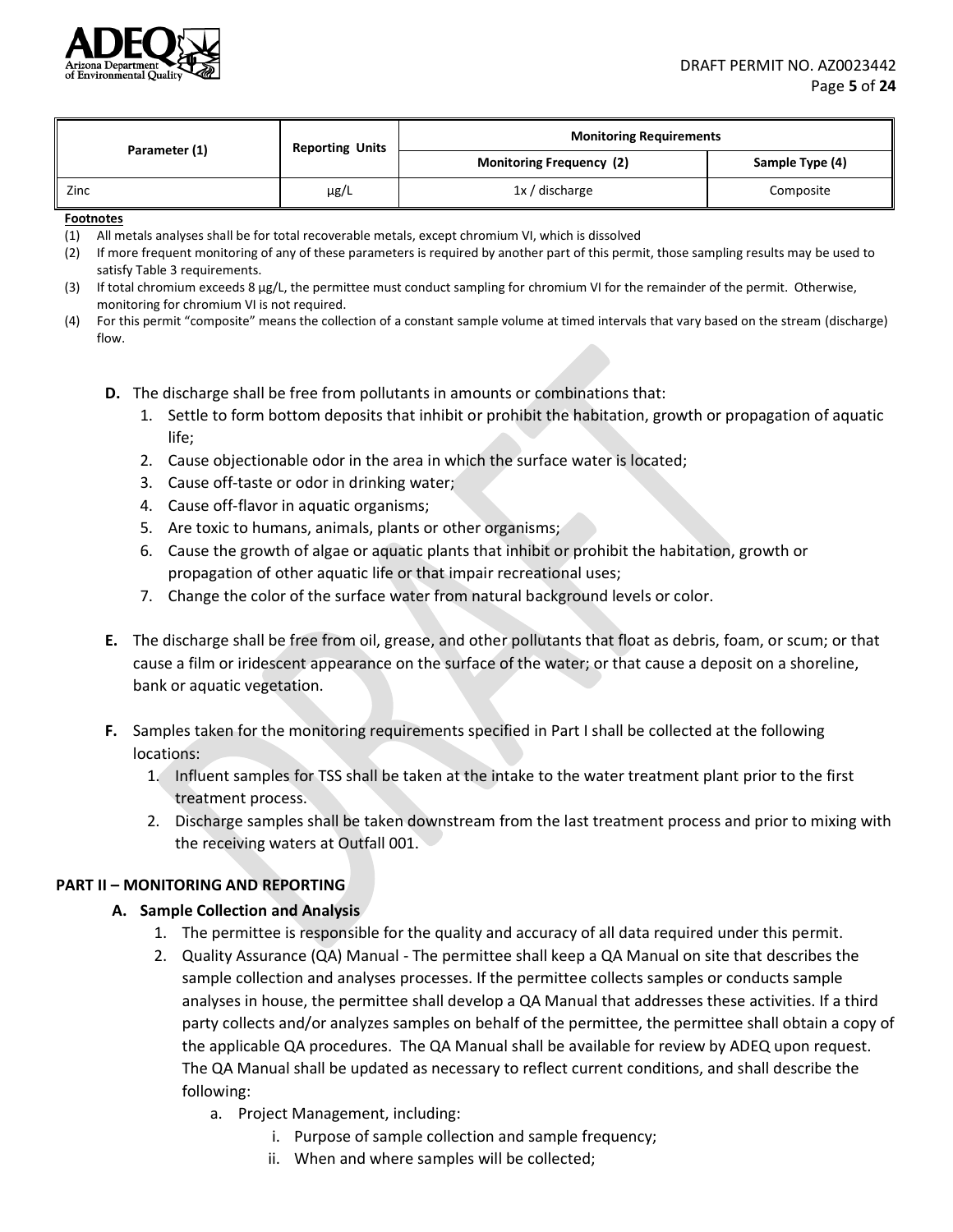

- iii. How samples will be collected;
- iv. Laboratory(s) that will perform analyses;
- v. Any field tests to be conducted (detail methods and specify equipment, including a description of any needed calibrations); and
- vi. Pollutants or analytes being measured and for each, the permit-specific limits, ALs, or thresholds, (e.g. the associated detection limits needed.)
- b. Sample collection procedures including;
	- i. Equipment to be used;
	- ii. Type and number of samples to be collected including QA/QC samples (i.e., background samples, duplicates, and equipment or field blanks);
	- iii. Types, sizes and number of sample bottles needed;
	- iv. Preservatives and holding times for the samples (see methods under 40 CFR 136 or 9 A.A.C. 14, Article 6 or any condition within this permit that specifies a particular test method); and
	- v. Chain of Custody procedures.
- c. Specify approved analytical method(s) to be used and include;
	- i. Limits of Detection (LOD) and Limits of Quantitation (LOQs);
	- ii. Required quality control (QC) results to be reported (e.g., matrix spike recoveries, duplicate relative percent differences, blank contamination, laboratory control sample recoveries, surrogate spike recoveries, etc.) and acceptance criteria; and
	- iii. Corrective actions to be taken by the permittee or the laboratory as a result of problems identified during QC checks.
- d. How the permittee will perform data review; complete DMRs and records used to report results to ADEQ; resolve data quality issues; and identify limitations on the use of the data.
- 3. Sample collection, preservation and handling shall be performed as described in 40 CFR 136 including the referenced Edition of *Standard Methods for the Examination of Water and Wastewater*, or by procedures referenced in A.R.S. Title 9, Chapter 14 of the Arizona Department of Health Services (ADHS) Laboratory Licensure rules. The permittee shall outline the proper procedures in the QA Manual, and samples taken for this permit must conform to these procedures whether collection and handling is performed directly by the permittee or contracted to a third-party.
- 4. Analytical requirements
	- a. The permittee shall use a laboratory licensed by the ADHS Office of Laboratory Licensure and Certification that has demonstrated proficiency within the last 12 months under R9-14-609, for each parameter to be sampled under this permit. However, this requirement does not apply to parameters which require analysis at the time of sample collections in accordance with A.R.S. 36-495.02(A)(3). (These parameters may include flow, dissolved oxygen, pH, temperature, and total residual chlorine.)
	- b. The permittee must utilize analytical methods specified in this permit. If no test procedure is specified, the permittee shall analyze the pollutant using:
		- i. A test procedure listed in 40 CFR 136 which is also approved under A.A.C. R9-14- 610;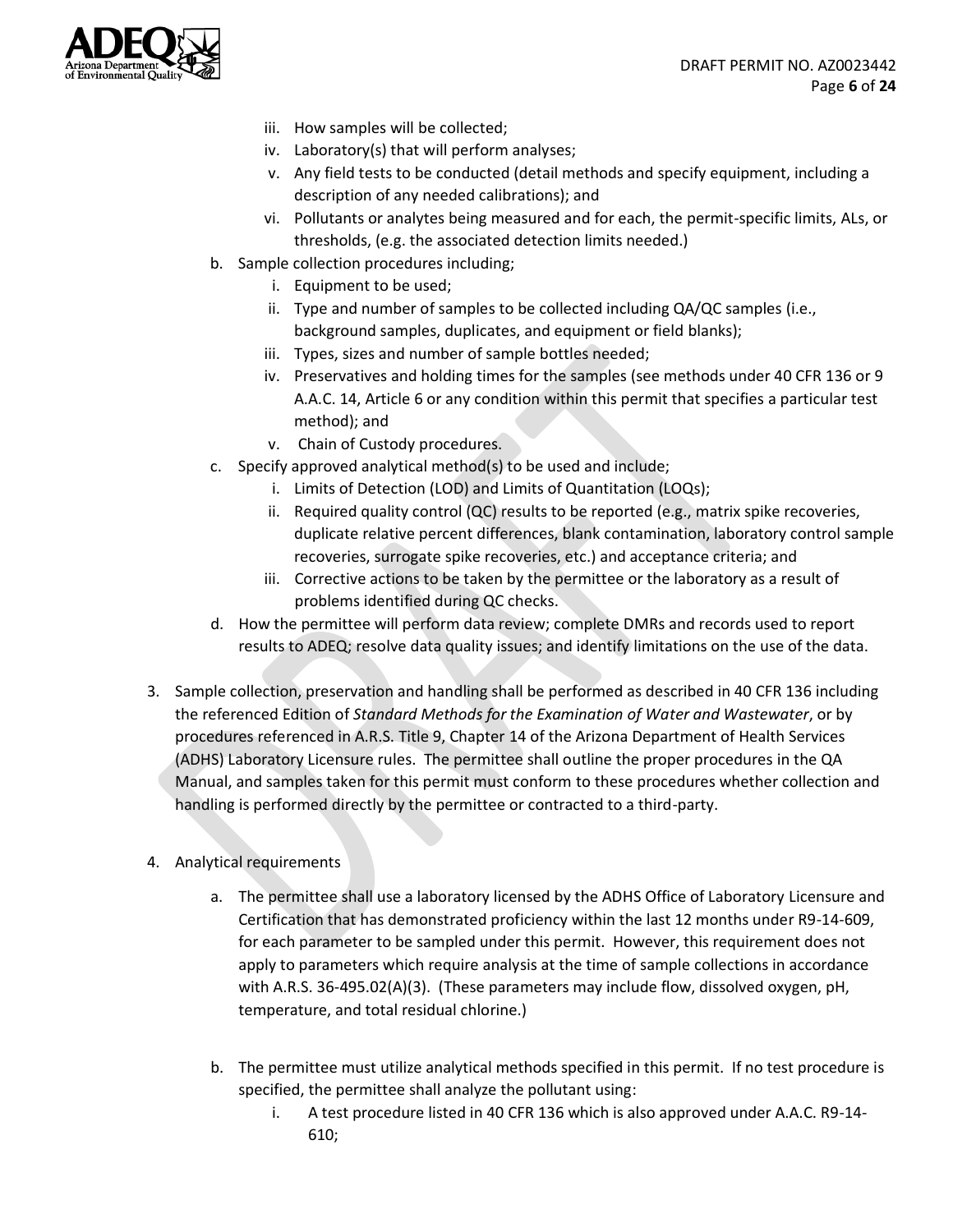

- ii. An alternative test procedure approved by EPA as provided in 40 CFR 136 and which is also approved under A.A.C. R9-14-610;
- iii. A test procedure listed in 40 CFR 136, with modifications allowed by EPA or approved as a method alteration by ADHS under A.A.C. R9-14-610C; or
- iv. If no test procedure for a pollutant is available under  $(4)(b)(i)$  through  $(4)(b)(iii)$ above, any Method approved under A.A.C. R9-14-610(B) for wastewater may be used, except the use of field kits is not allowed unless otherwise specified in this permit. If there is no approved wastewater method for a parameter, any other method identified in 9 A.A.C. 14, Article 6 that will achieve appropriate detection and reporting limits may be used for analyses.
- c. For results to be considered valid, all analytical work, including those tests conducted by the permittee at the time of sampling (see Part II.A.4.a), shall meet quality control standards specified in the approved methods.
- d. The permittee shall use analytical methods with a Limit of Quantitation (LOQ) that is lower than the discharge limitations, Assessments Levels, Action Levels, or other water quality criteria, if any, specified in this permit. If all methods have LOQs higher than the applicable water quality criteria, the Permittee shall use the approved analytical method with the lowest LOQ.
- e. The permittee shall use a standard calibration curve when applicable to the method, where the lowest standard point is equal to or less than the LOQ.
- f. If requested, the permittee shall participate in the annual NPDES DMR/QA study and submit the results of this study to ADEQ and ADHS for all laboratories used in monitoring compliance with this permit.

# 5. Chlorine Monitoring

Because of the short holding time for chlorine, samples may be analyzed on-site using any ADHScertified method with a LOQ lower than the discharge limits specified in this permit.

6. Metals Analyses

In accordance with 40 CFR 122.45(c), all discharge metals concentrations, with the exception of chromium VI, shall be measured as "total recoverable metals". Discharge Limits and Assessment Levels in this permit, if any, are for total metals, except for chromium VI for which the levels listed are dissolved.

# <span id="page-6-0"></span>**B. Reporting of Monitoring Results**

1. The permittee shall report monitoring results on Discharge Monitoring Report (DMR) forms supplied by ADEQ, to the extent that the results may be entered on the forms. The permittee shall submit results of all monitoring required by this permit in a format that will allow direct comparison with the limitations and requirements of this permit. If no discharge occurs during a reporting period, the permittee shall specify "No discharge" on the DMR. The results of all discharge analyses conducted during the monitoring period shall be included in determinations of the monthly average and daily maximums reported on the DMRs if the analyses were by methods specified in Part II.A above, as applicable.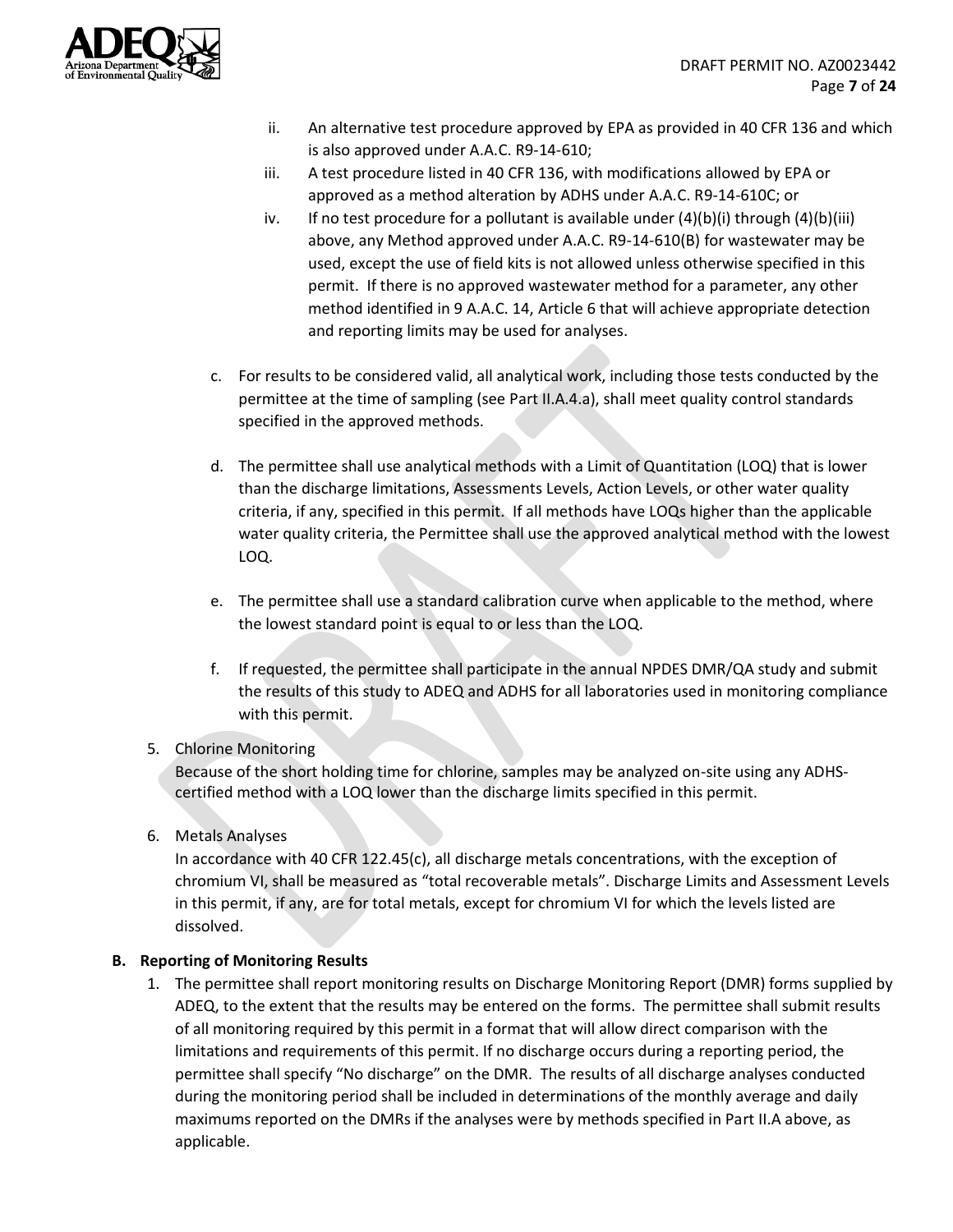

- 2. DMRs and attachments are to be submitted by the 28th day of the month following the end of a monitoring period. For example, if the monitoring period ends January  $31<sup>st</sup>$ , the permittee shall submit the DMR by February 28<sup>th</sup>. The permittee shall electronically submit all compliance monitoring data and reports using the myDEQ electronic portal provided by ADEQ. The reports required to be electronically submitted include, but are not limited to, the following:
	- a. Discharge Monitoring Reports
	- b. Original copies of laboratory results
	- c. AZPDES discharge flow records (if applicable)
	- d. Method detection limit studies (if applicable)
	- e. Bench sheets or similar documentation for field testing parameters (if applicable)

For each month in which discharge occurs, the permittee shall complete and submit a copy of the **AZPDES Discharge Flow Record** (found in Appendix B) with the DMR for that month, along with copies of the original lab results for all parameters monitoring during the reporting period.

3. If requested to participate, the permittee shall submit the results of the annual NPDES DMR/QA Study to ADEQ and ADHS for all laboratories used in monitoring compliance with this permit by December  $31<sup>st</sup>$  of each year. The permittee shall also conduct any proficiency testing required by the NPDES DMR-QA Study for those parameters listed in the study that the permittee analyzes in house or tests in the field at the time of sampling (these parameters may include pH and total residual chlorine). All results of the NPDES DMR-QA Study shall be submitted to the email and addresses listed below, or submit by any other alternative mode as specified by ADEQ:

Arizona Department of Environmental Quality Email: AZPDES@azdeq.gov

Arizona Department of Health Services Attn: Office of Laboratory Licensure and Certification 250 North 17<sup>th</sup> Avenue Phoenix, AZ 85007

- 4. For the purposes of reporting, the permittee shall use the Limit of Quantitation.
- 5. For parameters with Daily Maximum Limits or Daily Maximum Assessment Levels in this permit, the permittee shall review the results of all samples collected during the reporting period and report as follows:

| For Daily Maximum Limits/Assessment Levels                                                                    | The Permittee shall Report on the DMR       |
|---------------------------------------------------------------------------------------------------------------|---------------------------------------------|
| When the maximum value of any analytical result is greater than or equal<br>to the LOQ                        | The maximum value of all analytical results |
| When the maximum value detected is greater than or equal to the<br>laboratory's LOD but less than the LOQ (1) | NODI(Q)                                     |
| When the maximum value is less than the laboratory's LOD $(2)$                                                | NODI (B)                                    |

#### Table 4 – DMR Reporting Requirements for Daily Maximum Limits and Assessment Levels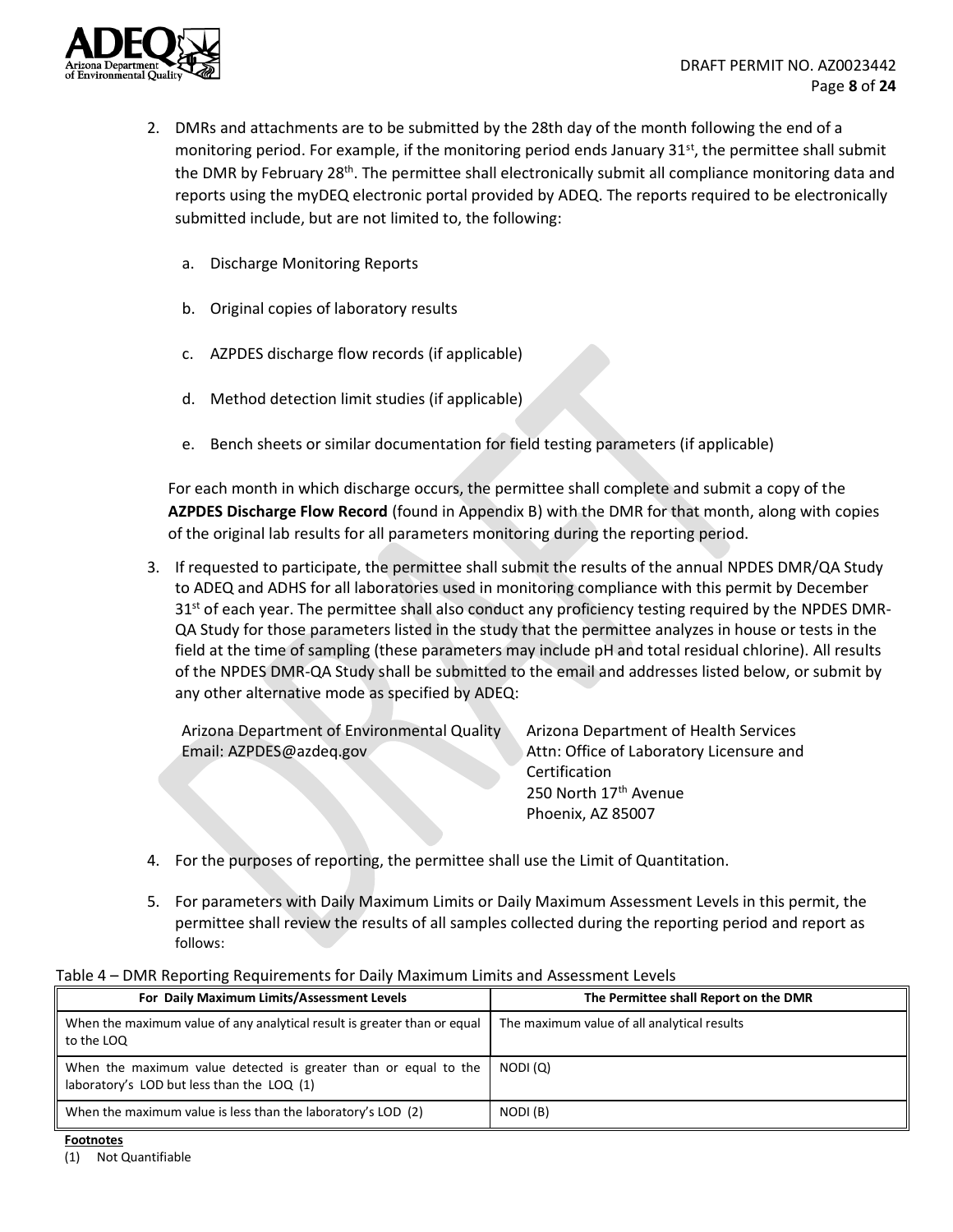

- (2) Below Detection
	- 6. For parameters with Monthly Average Limits or Monthly Average Assessment Levels in this permit, the permittee shall review the results of all samples collected during the reporting period and report:

|  | Table 5 - DMR Reporting Requirements for Monthly Average Limits / Assessment Levels |  |
|--|-------------------------------------------------------------------------------------|--|
|  |                                                                                     |  |

| For Monthly Average Limits/Assessment Levels                                | The Permittee shall Report on<br>the DMR                                                                                                                                                                                                                                           |                                                                              |
|-----------------------------------------------------------------------------|------------------------------------------------------------------------------------------------------------------------------------------------------------------------------------------------------------------------------------------------------------------------------------|------------------------------------------------------------------------------|
| If only one sample is collected<br>during the reporting period              | When the value detected is greater than or equal to the LOQ                                                                                                                                                                                                                        | The analytical result                                                        |
| (monthly, quarterly, annually, etc.)<br>(In this case, the sample result is | When the value detected is greater than or equal to the laboratory's<br>LOD, but less than the LOQ                                                                                                                                                                                 | NODI(Q)                                                                      |
| the monthly average.)                                                       | When the value is less than the laboratory's LOD                                                                                                                                                                                                                                   | NODI(B)                                                                      |
| If more than one sample is<br>collected during the reporting<br>period      | All samples collected in the same calendar month must be averaged.<br>• When all results are greater than or equal to the LOQ, all values are<br>averaged<br>• If some results are less than the LOQ, use the LOD value in the averaging<br>● Use '0' for values less than the LOD | The highest monthly average<br>which occurred during the<br>reporting period |

- 7. For all field testing, or if the information below is not included on the laboratory reports required by Part II.B.2, the permittee shall attach a bench sheet or similar documentation to each DMR that includes, for all analytical results during the reporting period:
	- a. The analytical result;
	- b. The number or title of the approved analytical method, preparation and analytical procedure utilized by the field personnel or laboratory, and the LOD and LOQ for the analytical method for the parameter, and
	- c. Any applicable data qualifiers using the most current revision of the Arizona Data Qualifiers

# <span id="page-8-0"></span>**C. Twenty-four Hour Reporting of Noncompliance**

The permittee shall orally report any noncompliance which may endanger the environment or human health within 24 hours from the time the permittee becomes aware of the event to:

ADEQ 24 hour hotline at (602) 771-2330

The permittee shall also notify the Surface Water Permits Unit in writing within 5 days of the noncompliance event to [AZPDES@azdeq.gov.](mailto:AZPDES@azdeq.gov) The permittee shall include in the written notification: a description of the noncompliance and its cause; the period of noncompliance, including dates and times, and, if the noncompliance has not been corrected, the time it is expected to continue; and steps taken or planned to reduce, eliminate, and prevent reoccurrence of the noncompliance.

## <span id="page-8-1"></span>**D. Monitoring Records**

The permittee shall retain records of the following monitoring information:

1. Date, exact location, and time of sampling or measurements performed, preservatives used;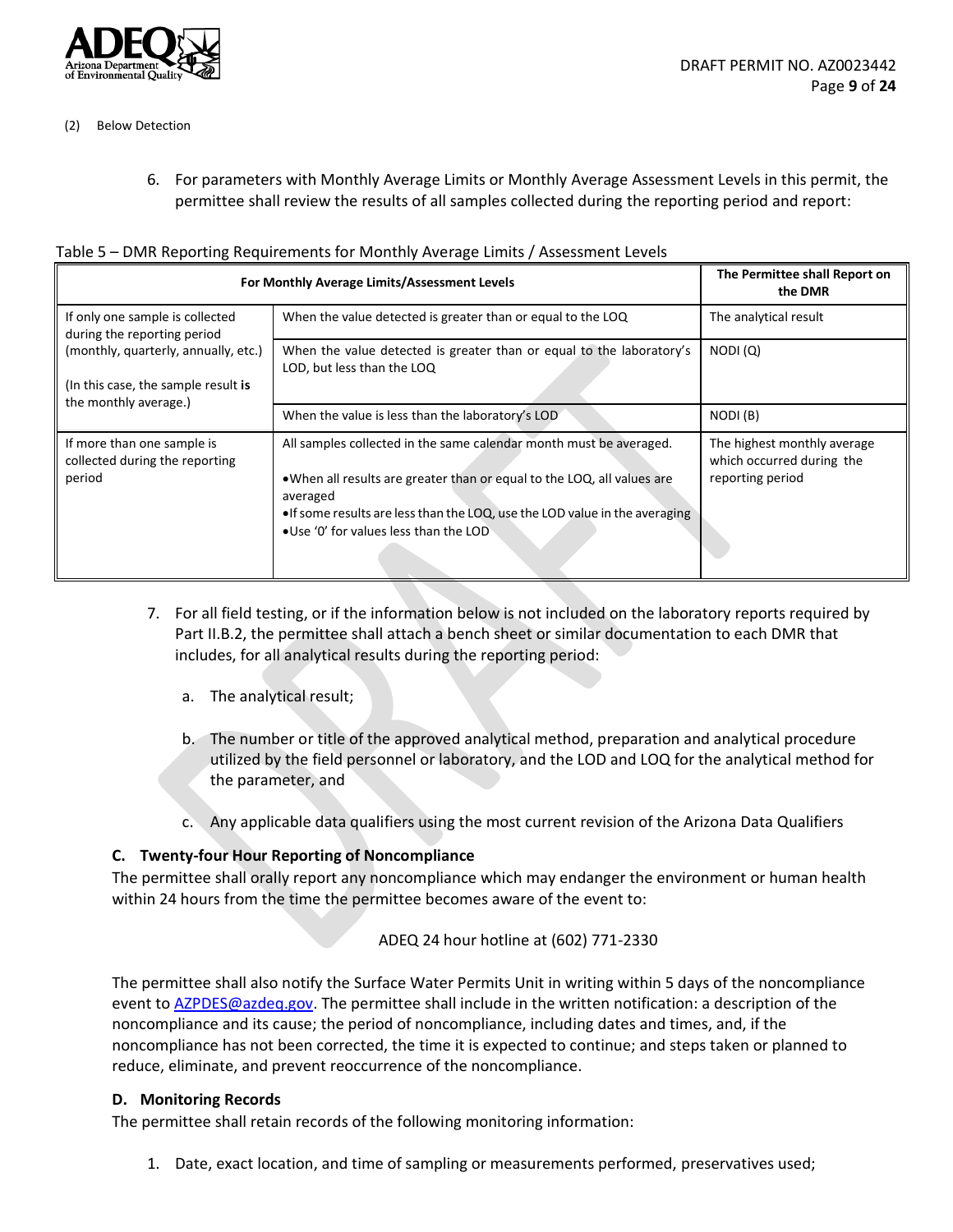

- 2. Individual(s) who performed the sampling or measurements;
- 3. Date(s) the analyses were performed;
- 4. Laboratory(s) which performed the analyses;
- 5. Analytical techniques or methods used;
- 6. Chain of custody forms;
- 7. Any comments, case narrative or summary of results produced by the laboratory. These comments should identify and discuss QA/QC analyses performed concurrently during sample analyses and should specify whether analyses met project requirements and 40 CFR 136. If results include information on initial and continuing calibration, surrogate analyses, blanks, duplicates, laboratory control samples, matrix spike and matrix spike duplicate results, sample receipt condition, or holding times and preservation, these records must also be retained.
- 8. Summary of data interpretation and any corrective action taken by the permittee.

## **PART III – BIOSOLIDS / SEWAGE SLUDGE REQUIREMENTS – NOT APPLICABLE**

## **PART IV – WHOLE EFFLUENT TOXICITY TESTING REQUIREMENTS – NOT APPLICABLE**

## <span id="page-9-0"></span>**PART V – SPECIAL CONDITIONS**

## **A. Mixing Zone Conditions**

A mixing zone has been granted for arsenic, lead, manganese, and chromium (total) for the duration of this permit. Mixing zone monitoring shall be conducted in the South Canal as follows:

| Parameter | <b>Location</b>                             |                        | <b>Concentration Limits</b> | <b>Monitoring Requirements</b> |                    |
|-----------|---------------------------------------------|------------------------|-----------------------------|--------------------------------|--------------------|
|           |                                             | <b>Monthly Average</b> | Daily Maximum               | Frequency                      | <b>Sample Type</b> |
|           | Upstream of Outfall 001                     | Report [µg/L]          | Report $[\mu g/L]$          |                                | Discrete           |
| Arsenic   | 341 meters downstream of<br>Outfall 001 (1) | $10 \mu g/L$           | $14 \mu g/L$                | $1x$ /day (2)                  | Discrete (3)       |
|           | Upstream of Outfall 001                     | Report [µg/L]          | Report [µg/L]               |                                | <b>Discrete</b>    |
| Lead      | 341 meters downstream of<br>Outfall 001 (1) | $15 \mu g/L$           | $22 \mu g/L$                | $1x$ /day (2)                  | Discrete (3)       |
|           | Upstream of Outfall 001                     | Report [µg/L]          | Report [µg/L]               |                                | Discrete           |
| Manganese | 341 meters downstream of<br>Outfall 001 (1) | 980 µg/L               | 1430 $\mu$ g/L              | $1x$ /day (2)                  | Discrete (3)       |
| Chromium  | Upstream of Outfall 001                     | Report $[\mu g/L]$     | Report $[\mu g/L]$          |                                | <b>Discrete</b>    |
| (Total)   | 341 meters downstream of<br>Outfall 001 (1) | Report $[\mu g/L]$     | Report $[\mu g/L]$          | $1x$ /day (2)                  | Discrete (3)       |

| Table 6 - Mixing Zone Monitoring Requirements (4) |  |  |  |  |
|---------------------------------------------------|--|--|--|--|
|---------------------------------------------------|--|--|--|--|

**Footnotes**

(1) Samples shall be taken at a distance 4 feet from the north side of the canal and at 1/3 the depth of the flow from the bottom of the canal.

(2) Monitor daily for a maximum of 4 samples per month. Monitoring required only when discharge occurs.

(3) Samples at downstream locations shall be collected while discharge is occurring and at least 25 minutes after discharges are initiated to consider average canal travel time.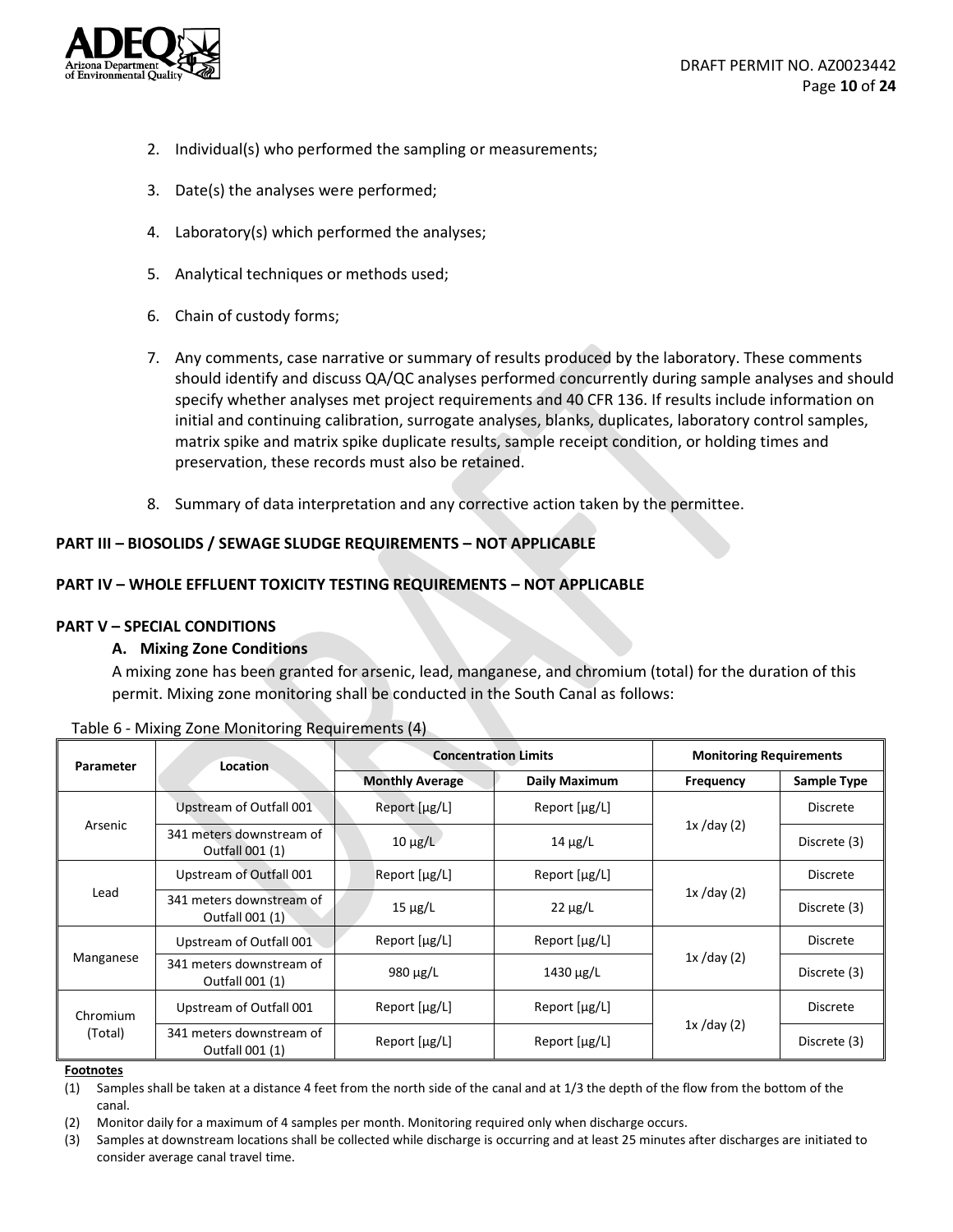

(4) All sampling and analyses shall meet the requirements of Part II of this permit.

## **B. Operation**

The permittee shall ensure that the facilities or systems are operated by or under the supervision of an operator currently certified by ADEQ at the level appropriate for the facility or system.

## **C. Best Management Practices (BMPs)**

- 1. The City of Phoenix shall continue to implement and maintain a BMP Plan. The BMP Plan shall be provided to ADEQ upon request.
- 2. The BMP Plan shall identify the following actions required prior to discharge:
	- a. City staff has implemented the Turbidity Event Operating Strategies;
	- b. The City has optimized operations of the Solids Handling Facility (SHF);
	- c. The SHF is no longer able to return centrate to the plant process due to the acrylamide limit; and
	- d. The storage capacity of the Val Vista Water Treatment Plant (WTP) SHF has been exceeded.
- 3. During startup and shutdown of the WTP, a discharge of drainage, rinse and disinfection water shall be allowed under the following conditions:
	- a. The volume of discharge shall be minimized by processing as much of the remaining water through either the treatment process and/or the solids handling facilities as possible;
	- b. The total suspended solids of the discharge shall not exceed the greater of 30 mg/L or the ambient canal concentration in a composite sample; and
	- c. Any filter disinfection water discharged shall have a total residual chlorine level less than 700 μg/L, measured in a discrete sample.

## <span id="page-10-0"></span>**D. Reopener**

This permit may be modified per the provisions of A.A.C. R18-9-B906, and R18-9-A905 which incorporates 40 CFR Part 122. This permit may be reopened based on newly available information; to add conditions or limits to address demonstrated discharge toxicity; to implement any EPA-approved new Arizona water quality standard; or to re-evaluate reasonable potential (RP), if Assessment Levels in this permit are exceeded.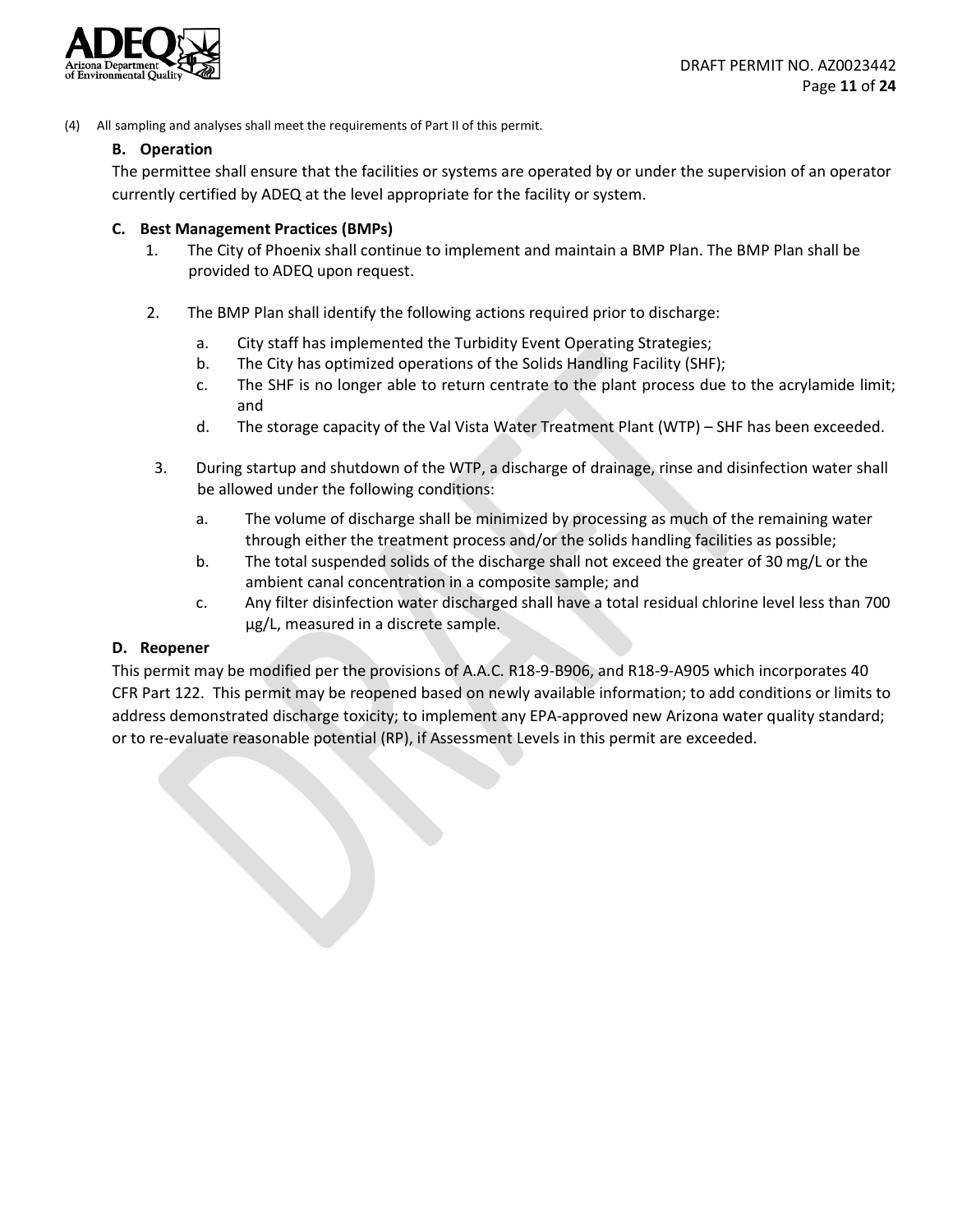

# <span id="page-11-0"></span>**Appendix A - Part A: Acronyms**

| Arizona Administrative Code                                   |
|---------------------------------------------------------------|
| Arizona Department of Environmental Quality                   |
| Arizona Department of Health Services                         |
| Arizona Pollutant Discharge Elimination System                |
| <b>Arizona Revised Statutes</b>                               |
| Code of Federal Regulations                                   |
| The Director of ADEQ or any authorized representative thereof |
| Discharge Monitoring Report                                   |
| The U.S. Environmental Protection Agency                      |
| Kilograms per day                                             |
| Million Gallons per Day                                       |
| Milligrams per Liter, also equal to parts per million (ppm)   |
| National Pollutant Discharge Elimination System               |
| <b>Quality Assurance</b>                                      |
| Technology-based Discharge Limitation                         |
| Micrograms per Liter, also equal to parts per billion (ppb)   |
| Water quality-based Discharge Limitation                      |
|                                                               |

# <span id="page-11-1"></span>**Appendix A - Part B: Definitions**

| Assessment Levels (AL)                                                                                                                                                                                                                                                                                                                                                                                                                                                                                       | A trigger, altering the permitting authority when there is cause for<br>reevaluation of reasonable potential (RP) for exceeding a water quality<br>standard, which may result in new permit limitations. An exceedance of an<br>AL is not a permit violation.                                                                                                                                                                                                                                                                        |  |
|--------------------------------------------------------------------------------------------------------------------------------------------------------------------------------------------------------------------------------------------------------------------------------------------------------------------------------------------------------------------------------------------------------------------------------------------------------------------------------------------------------------|--------------------------------------------------------------------------------------------------------------------------------------------------------------------------------------------------------------------------------------------------------------------------------------------------------------------------------------------------------------------------------------------------------------------------------------------------------------------------------------------------------------------------------------|--|
| Composite Sample                                                                                                                                                                                                                                                                                                                                                                                                                                                                                             | A sample that is formed by combining a series of individual, discrete<br>samples of specific volumes at specified intervals. Composite samples<br>characterize the quality of a discharge over a given period of time.<br>Although, composite samples can be time-weighted or flow-weighted, this<br>permit requires the collection of flow-proportional composite samples.<br>This means that samples are collected and combined using aliquots in<br>proportion to flow rather than time. Also see Flow-Proportional<br>Composite. |  |
| Daily Maximum Concentration Limit                                                                                                                                                                                                                                                                                                                                                                                                                                                                            | The maximum allowable discharge of a pollutant in a calendar day as<br>measured on any single discrete sample or composite sample.                                                                                                                                                                                                                                                                                                                                                                                                   |  |
| Daily Maximum Mass Limit                                                                                                                                                                                                                                                                                                                                                                                                                                                                                     | The maximum allowable total mass of a pollutant discharged in a calendar<br>day.                                                                                                                                                                                                                                                                                                                                                                                                                                                     |  |
| Discrete or Grab Sample                                                                                                                                                                                                                                                                                                                                                                                                                                                                                      | An individual sample of at least 100 mL collected from a single location, or<br>over a period of time not exceeding 15 minutes.                                                                                                                                                                                                                                                                                                                                                                                                      |  |
| A sample that combines discrete samples collected over time, based on<br>the flow of the discharge being sampled. There are two methods used to<br>collect this type of sample. One collects a constant sample volume at time<br>Flow Proportional Composite Sample<br>intervals that vary based on stream flow. The other collects discrete<br>samples that are proportioned into aliquots of varying volumes based on<br>stream flow, at constant time intervals (i.e. flow-weighted composite<br>sample). |                                                                                                                                                                                                                                                                                                                                                                                                                                                                                                                                      |  |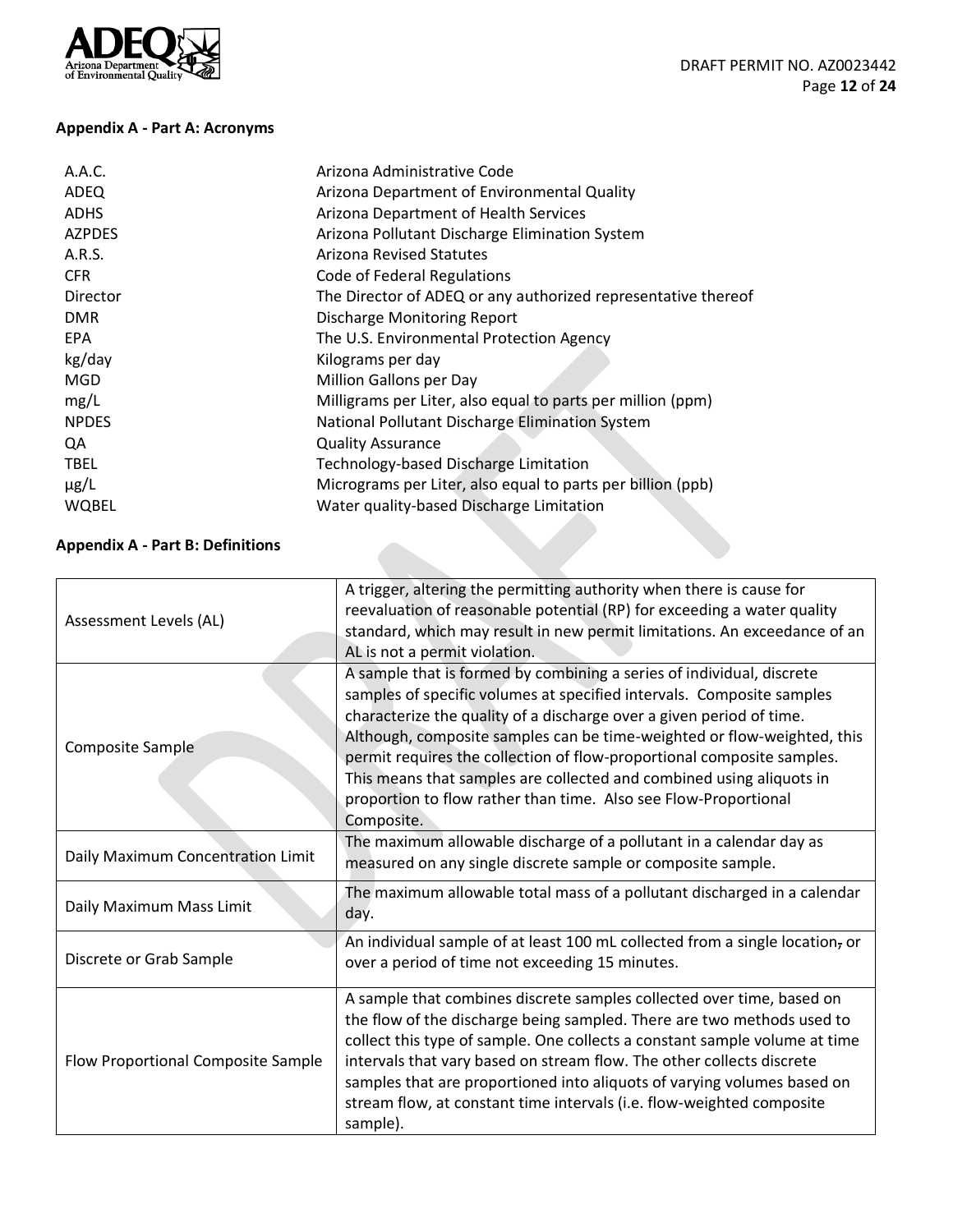

|                                                         | The sum of the calcium and magnesium concentrations, expressed as               |  |
|---------------------------------------------------------|---------------------------------------------------------------------------------|--|
| Hardness                                                | calcium carbonate (CaCO <sub>3</sub> ) in milligrams per liter.                 |  |
|                                                         | The minimum levels, concentrations, or quantities of a target variable such     |  |
|                                                         | as an analyte that can be reported with a specific degree of confidence.        |  |
|                                                         | The calibration point shall be at or below the LOQ. The LOQ is the              |  |
| Limit of Quantitation (LOQ)                             | concentration in a sample that is equivalent to the concentration of the        |  |
|                                                         | lowest calibration standard analyzed by a specific analytical procedure,        |  |
|                                                         | assuming that all of the method-specified sample weights, volumes, and          |  |
|                                                         | processing steps have been followed.                                            |  |
|                                                         | An analyte and matrix-specific estimate of the minimum amount of a              |  |
| Limit of Detection (LOD)                                | substance that the analytical process can reliably detect with a 99%            |  |
|                                                         | confidence level. This may be laboratory dependent and is developed             |  |
|                                                         | according to R9014-615(C)(7).                                                   |  |
| Method Detection Limit (MDL)                            | See LOD.                                                                        |  |
|                                                         | An area where a discharge undergoes initial dilution and may be extended        |  |
| <b>Mixing Zone</b>                                      | to cover the secondary mixing in the ambient waterbody. A mixing zone is        |  |
|                                                         | an allocated impact zone where water quality criteria can be exceeded as        |  |
|                                                         | long as acutely toxic conditions are prevented.                                 |  |
| Monthly or Weekly Average<br><b>Concentration Limit</b> | Other than for bacteriological testing, means the highest allowable             |  |
|                                                         | average calculated as an arithmetic mean of consecutive measurements            |  |
|                                                         | made during calendar month or week, respectively.                               |  |
|                                                         | The highest allowable value that shall be obtained by taking the total mass     |  |
|                                                         | discharged during a calendar month or week, respectively, divided by the        |  |
| Monthly or Weekly Average Mass                          | number of days in the period that the facility was discharging. Where less      |  |
| Limitation                                              | than daily sampling is required by this permit, the monthly or weekly           |  |
|                                                         | average value shall be determined by the summation of all measured              |  |
|                                                         | discharges by mass divided by the number of days during the month or            |  |
|                                                         | week, respectively, when the measurements were made.                            |  |
|                                                         | The possibility based on the statistical calculations using the data            |  |
| Reasonable Potential (RP)                               | submitted or consideration of other factors that the discharge may cause        |  |
|                                                         | or contribute to an exceedance of a water quality standard.                     |  |
| Runoff                                                  | Rainwater, leachate, or other liquid that drains over any part of a land        |  |
|                                                         | surface and runs off of the land surface.                                       |  |
| <b>Significant Difference</b>                           | Defined as statistically significant difference (e.g., 95% confidence level) in |  |
|                                                         | the means of two distributions of sampling results.                             |  |
| Submit                                                  | Used in this permit, means post-marked, documented by other mailing             |  |
|                                                         | receipt, hand-delivered to ADEQ, emailed, and/or uploaded to myDEQ.             |  |
| Ton                                                     | A net weight of 2000 pounds and is known as a short ton.                        |  |
|                                                         |                                                                                 |  |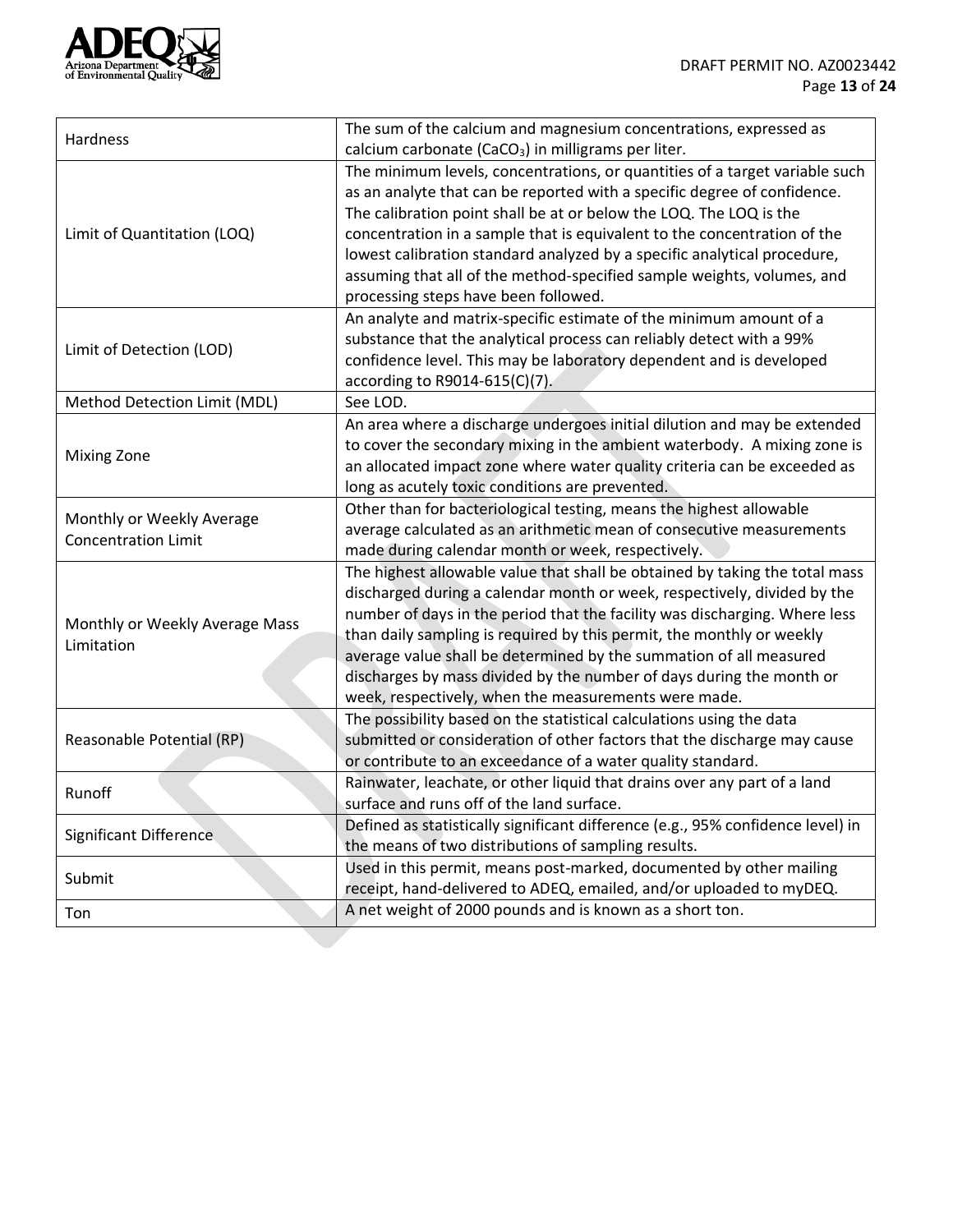

### <span id="page-13-0"></span>**Appendix B - AZPDES Discharge Flow Record**

| Val Vista WTP - Solids Handling Facility - AZ0023442        |                                                       |                                                 |  |
|-------------------------------------------------------------|-------------------------------------------------------|-------------------------------------------------|--|
| Discharge to South Canal of the Middle Gila River Basin At: |                                                       |                                                 |  |
| <b>Outfall No:</b>                                          | 001                                                   |                                                 |  |
| Location:                                                   | Latitude 33° 28' 15" N, Longitude 111° 45' 45" W      |                                                 |  |
| Month:                                                      |                                                       | Year:                                           |  |
| Date:                                                       | Flow Duration <sup>(1)</sup><br>(Total hours per day) | Flow Rate <sup>(2)</sup><br>(Total MGD per day) |  |
| $\mathbf 1$                                                 |                                                       |                                                 |  |
| $\mathbf{2}$                                                |                                                       |                                                 |  |
| $\overline{\mathbf{3}}$                                     |                                                       |                                                 |  |
| 4                                                           |                                                       |                                                 |  |
| 5                                                           |                                                       |                                                 |  |
| $\bf 6$                                                     |                                                       | $\sim$                                          |  |
| $\overline{\mathbf{z}}$                                     |                                                       |                                                 |  |
| ${\bf 8}$                                                   |                                                       |                                                 |  |
| $\boldsymbol{9}$                                            |                                                       |                                                 |  |
| 10                                                          |                                                       |                                                 |  |
| 11                                                          |                                                       |                                                 |  |
| 12                                                          |                                                       |                                                 |  |
| 13                                                          |                                                       |                                                 |  |
| 14                                                          |                                                       |                                                 |  |
| 15                                                          |                                                       |                                                 |  |
| 16                                                          |                                                       |                                                 |  |
| 17                                                          |                                                       |                                                 |  |
| 18                                                          |                                                       |                                                 |  |
| 19                                                          |                                                       |                                                 |  |
| 20                                                          |                                                       |                                                 |  |
| 21                                                          |                                                       |                                                 |  |
| 22                                                          |                                                       |                                                 |  |
| 23                                                          |                                                       |                                                 |  |
| 24                                                          |                                                       |                                                 |  |
| 25                                                          |                                                       |                                                 |  |
| 26                                                          |                                                       |                                                 |  |
| 27                                                          |                                                       |                                                 |  |
| 28                                                          |                                                       |                                                 |  |
| 29                                                          |                                                       |                                                 |  |
| 30                                                          |                                                       |                                                 |  |
| 31                                                          |                                                       |                                                 |  |
| Comment:                                                    |                                                       |                                                 |  |

**Footnotes**

(1) Total time of discharge in hours per day. If actual time is not available, use an estimate of flow duration.

(2) Report flow discharge in MGD. If no discharge occurs on any given day, report 'ND" for the flow for that day.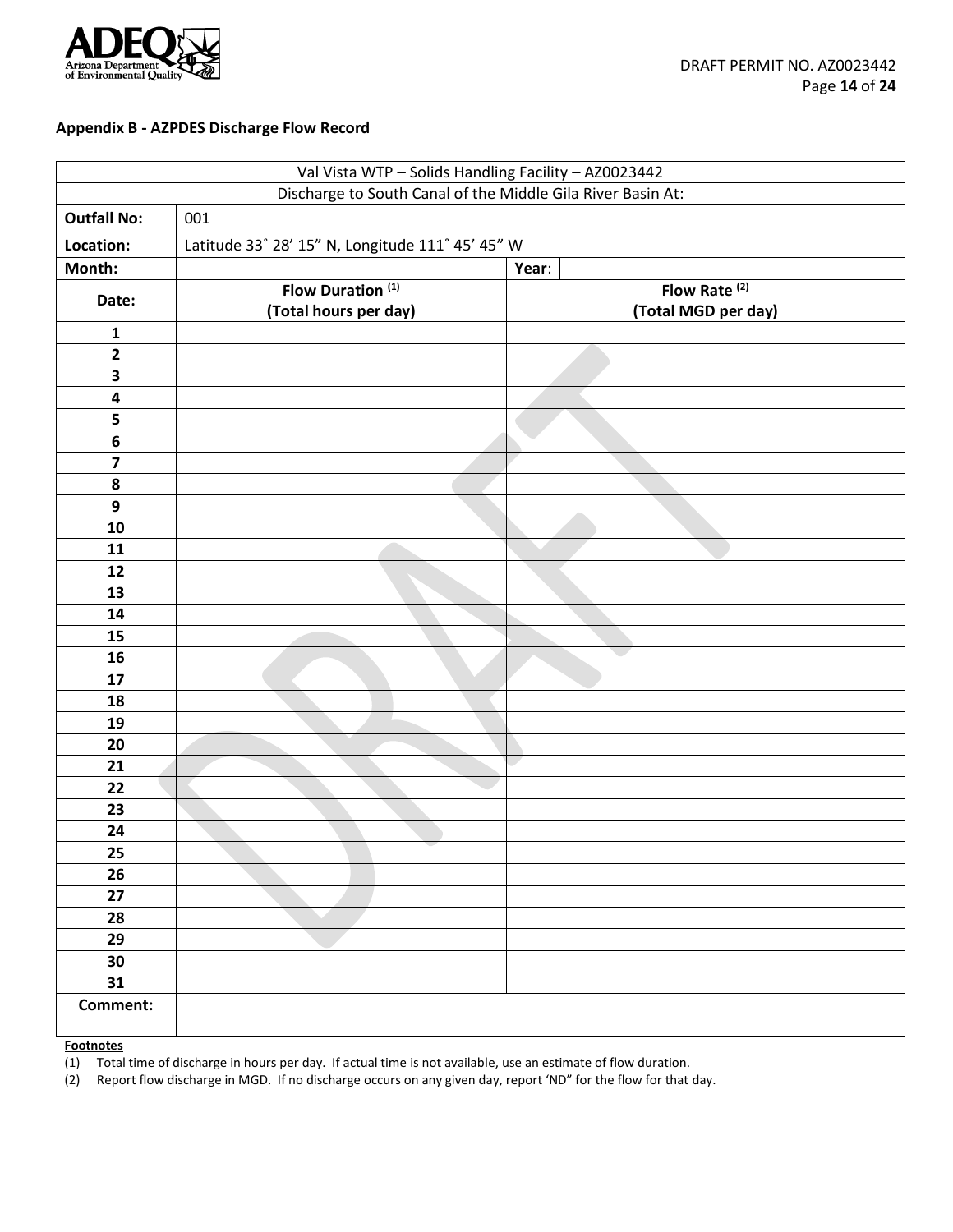

# <span id="page-14-0"></span>**Appendix C - Standard AZPDES Permit Conditions & Notifications**

(Updated as of February 2, 2004)

- 1. Duty to Reapply [R18-9-B904(C)] Unless the Permittee permanently ceases the discharging activity covered by this permit, the Permittee shall submit a new application 180 days before the existing permit expires
- 2. Applications [R18-9-A905(A)(1)(C) which incorporates 40 CFR 122.22]
	- a. All applications shall be signed as follows:
		- i. For a corporation: by a responsible corporate officer. For the purpose of this section, a responsible corporate officer means:
			- A. A president, secretary, treasure, or vice-president of the corporation in charge of a principle business function, or any other person who performs similar policy-or decision-making functions for the corporation, or
			- B. The manager of one or more manufacturing, production, or operating facilities, provided, the manager is authorized to make management decisions which govern the operation of the regulated facility including having the explicit or implicit duty of making major capital investment recommendations, and initiating and directing other comprehensive measures to assure long term environmental compliance with environmental laws and regulations; the manager can ensure that the necessary systems are established or actions taken to gather complete and accurate information for permit application requirements; and where authority to sign documents has been assigned or delegated to the manager in accordance with corporate procedures;
		- ii. For partnership or sole proprietorship: by a general partner or the proprietor, respectively; or
		- iii. For a municipality, State, Federal, or other public agency: By either a principal executive officer or ranking elected official. For purposes of this section, a principal executive officer of a Federal agency includes: (i) The chief executive officer having responsibility for the overall operations of a principal geographic unit of the agency (e.g., Regional Administrators of EPA).
	- b. All reports required by permits and other information requested by the Director shall be signed by a person described in paragraph (a) of this Section, or by a duly authorized representative of that person. A person is a duly authorized representative only if:
		- i. The authorization is made in writing by a person described in paragraph (a) of this section;
		- ii. The authorization specifies either an individual or a position having responsibility for the overall operation of the regulated facility, such as the position of plant manager, operator of a well or a well field, superintendent, position of equivalent responsibility, or an individual or position having overall responsibility for environmental matters for the company. (A duly authorized representative may thus be either a named individual or any individual occupying a named position) and,
		- iii. The written authorization is submitted to the Director.
	- c. Changes to Authorization. If an authorization under paragraph (b) of this section is no longer accurate because a different individual or position has responsibility for the overall operation of the facility, a new authorization satisfying the requirements of paragraph (b) of this section must be submitted to the Director prior to or together with any reports, information, or applications to be signed by an authorized representative.
	- d. Certification. Any person signing a document under paragraph (a) or (b) of this section shall make the following certification: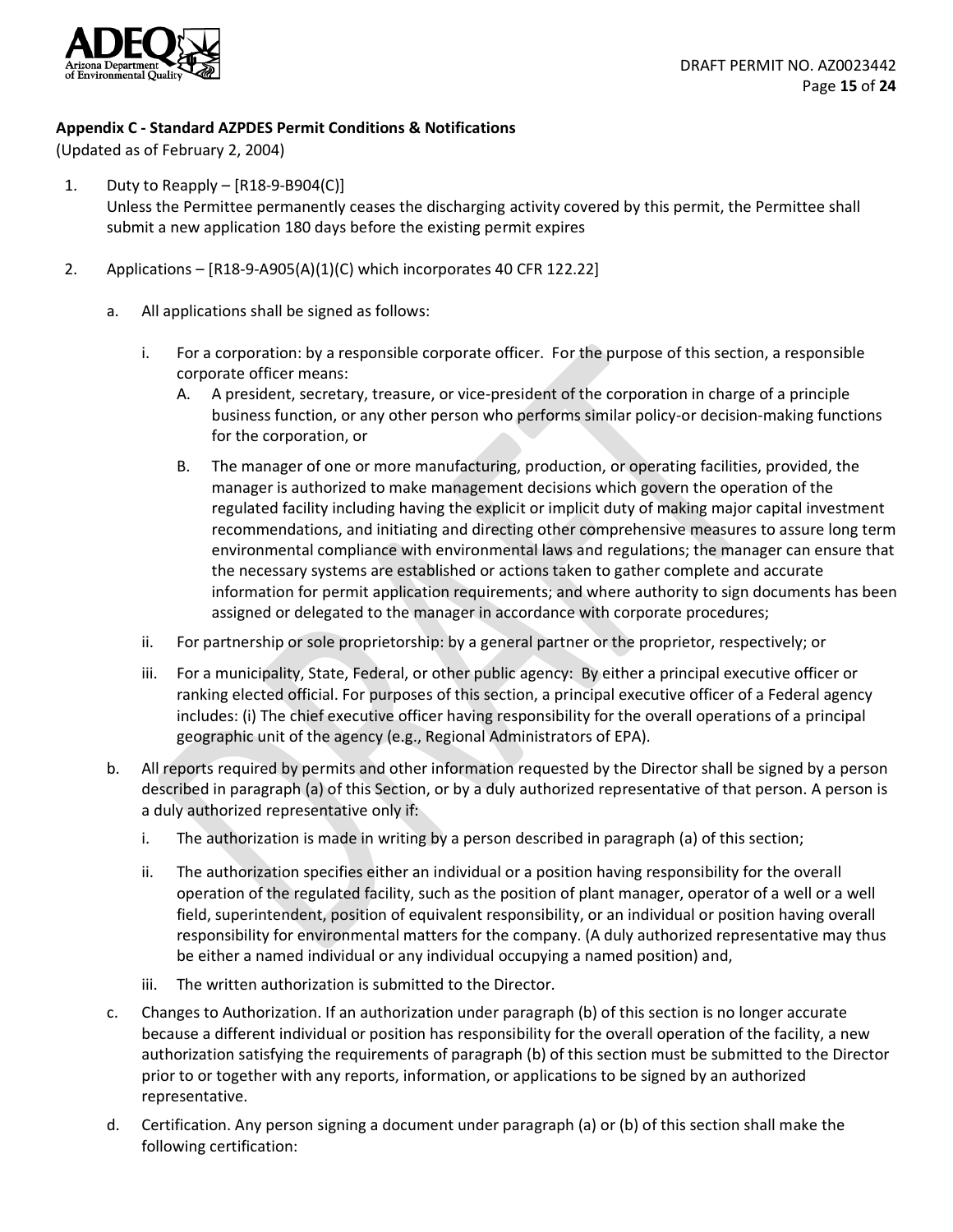

*I certify under penalty of law, that this document and all attachments were prepared under my direction or supervision in accordance with a system designed to assure that qualified personnel properly gathered and evaluated the information submitted. Based on my inquiry of the person or persons who manage the system, or those persons directly responsible for gathering information, the information submitted is, to the best of my knowledge and belief, true, accurate, and complete. I am aware that there are significant penalties for submitting false information, including the possibility of fine and imprisonment for knowing violations*.

- 3. Duty to Comply [R18-9-A905(A)(3)(a) which incorporates 40 CFR 122.41(a)(i) and A.R.S. §49- 262, 263.01, and 263.02.]
	- a. The Permittee shall comply with all conditions of this permit and any standard and prohibition required under A.R.S. Title 49, Chapter 2, Article 3.1 and A.A.C. Title 18, Chapter 9, Articles 9 and 10. Any permit noncompliance constitutes a violation of the Clean Water Act; A.R.S. Title 49, Chapter 2, Article 3.1; and A.A.C. Title 18, Chapter 9, Articles 9 and 10, and is grounds for enforcement action, permit termination, revocation and reissuance, or modification, or denial of a permit renewal application.
	- b. The issuance of this permit does not waive any federal, state, county, or local regulations or permit requirements with which a person discharging under this permit is required to comply.
	- c. The Permittee shall comply with the effluent standards or prohibitions established under section 307(a) of the Clean Water Act for toxic pollutants and with standards for sewage sludge use or disposal established under section 405(d) of the Clean Water Act within the time provided in the regulation that establish these standards or prohibitions, even if the permit has not yet been modified to incorporate the requirement.
	- d. Civil Penalties. A.R.S. § 49-262(C) provides that any person who violates any provision of A.R.S. Title 49, Chapter 2, Article 3.1 or a rule, permit, discharge limitation or order issued or adopted under A.R.S. Title 49, Chapter 2, Article 3.1 is subject to a civil penalty not to exceed \$25,000 per day per violation.
	- e. Criminal Penalties. Any a person who violates a condition of this permit, or violates a provision under A.R.S. Title 49, Chapter 2, Article 3.1, or A.A.C. Title 18, Chapter 9, Articles 9 and 10 is subject to the enforcement actions established under A.R.S. Title 49, Chapter 2, Article 4, which may include the possibility of fines and/or imprisonment.
- 4. Need to Halt or Reduce Activity Not a Defense [R18-9-A905(A)(3)(a) which incorporates 40 CFR 122.41(c)]

It shall not be a defense for a Permittee in an enforcement action that it would have been necessary to halt or reduce the permitted activity in order to maintain compliance with the conditions of this permit.

5. Duty to Mitigate - [R18-9-A905(A)(3)(a) which incorporates 40 CFR 122.41(d)]

The Permittee shall take all reasonable steps to minimize or prevent any discharge or sludge use or disposal in violation of this permit which has a reasonable likelihood of adversely affecting human health or the environment.

6. Proper Operation and Maintenance - [R18-9-A905(A)(3)(a) which incorporates 40 CFR 122.41(e)]

The Permittee shall at all times properly operate and maintain all facilities and systems of treatment and control (and related appurtenances) which are installed or used by the Permittee to achieve compliance with the conditions of this permit. Proper operation and maintenance also includes adequate laboratory controls and appropriate quality assurance procedures. This provision requires the operation of back-up or auxiliary facilities or similar systems which are installed by a Permittee only when the operation is necessary to achieve compliance with the conditions of the permit.

7. Permit Actions - [R18-9-A905(A)(3)(a) which incorporates 40 CFR 122.41(f)]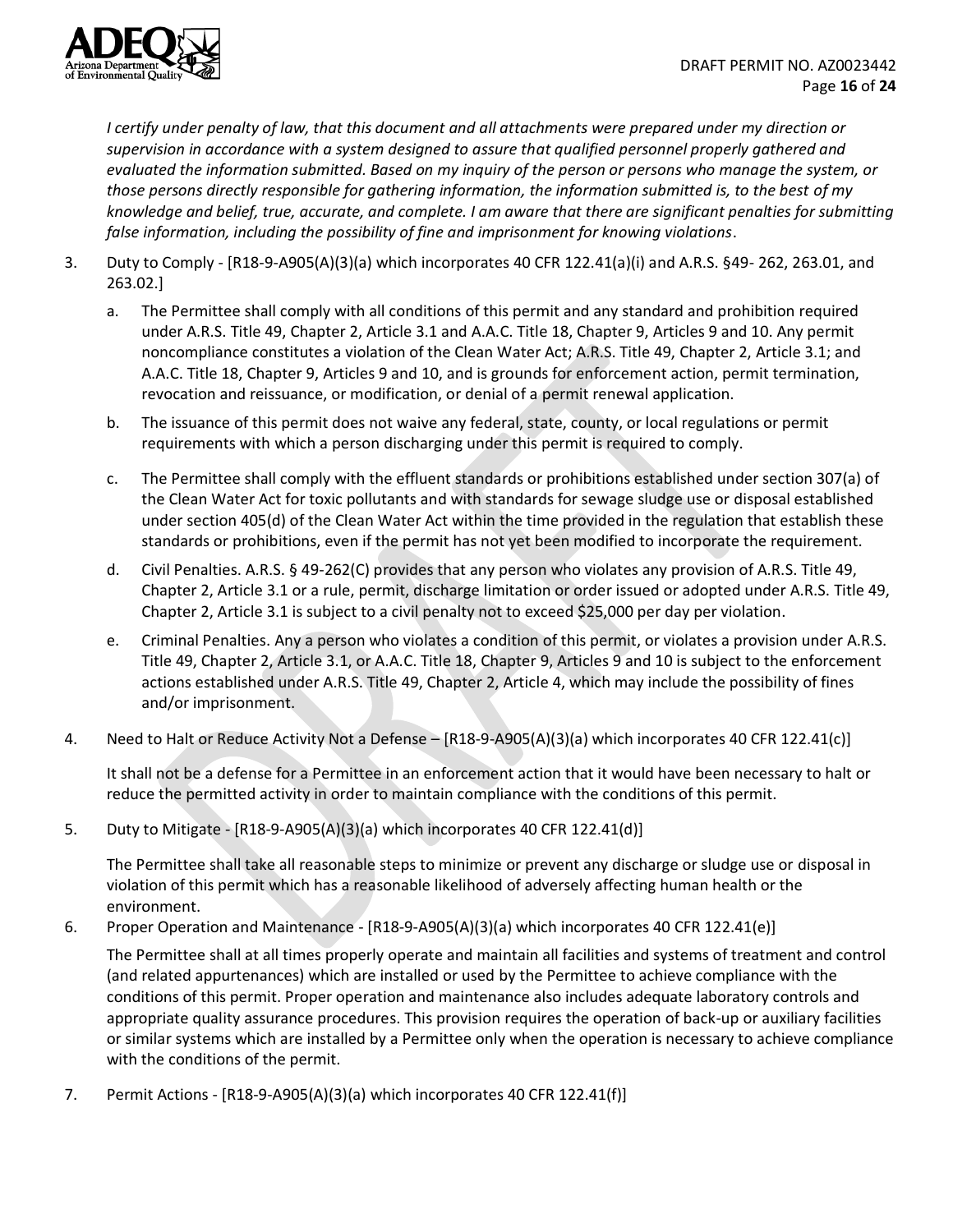

This permit may be modified, revoked and reissued, or terminated for cause. The filing of a request by the Permittee for a permit modification, revocation and reissuance, or termination, or a notification of planned changes or anticipated noncompliance does not stay any permit condition.

8. Property Rights - [R18-9-A905(A)(3)(a) which incorporates 40 CFR 122.41(g)]

This permit does not convey any property rights of any sort, or any exclusive privilege.

9. Duty to Provide Information - [R18-9-A905(A)(3)(a) which incorporates 40 CFR 122.41(h)]

The Permittee shall furnish to the Director, within a reasonable time, any information which the Director may request to determine whether cause exists for modifying, revoking and reissuing, or terminating this permit or to determine compliance with this permit. The Permittee shall also furnish to the Director upon request, copies of records required to be kept by this permit.

10. Inspection and Entry - [R18-9-A905(A)(3)(a) which incorporates 40 CFR 122.41(i)]

The Permittee shall allow the Director, or an authorized representative, upon the presentation of credentials and such other documents as may be required by law, to:

- a. Enter upon the Permittee's premises where a regulated facility or activity is located or conducted, or where records must be kept under the conditions of this permit;
- b. Have access to and copy, at reasonable times, any records that must be kept under the terms of the permit;
- c. Inspect at reasonable times any facilities, equipment (including monitoring equipment or control equipment), practices or operations regulated or required under this permit; and
- d. Sample or monitor at reasonable times, for the purposes of assuring permit compliance or as otherwise authorized by A.R.S. Title 49, Chapter 2, Article 3.1, and A.A.C. Title 18, Chapter 9, Articles 9 and 10, any substances or parameters at any location.
- 11. Monitoring and Records [R18-9-A905(A)(3)(a) which incorporates 40 CFR 122.41(j)]
	- a. Samples and measurements taken for the purpose of monitoring shall be representative of the monitored activity.
	- b. The Permittee shall retain records of all monitoring information, including all calibration and maintenance records and all original strip chart recordings for continuous monitoring instrumentation, copies of all reports required by this permit, and records of all data used to complete the application for this permit, for a period of at least 3 years from the date of the sample, measurement, report or application, except for records of monitoring information required by this permit related to the Permittee's sewage sludge use and disposal activities, which shall be retained for a period of at least five years (or longer as required by 40 CFR Part 503). This period may be extended by request of the Director at any time.
	- c. Records of monitoring information shall include:
		- i. The date, exact place and time of sampling or measurements;
		- ii. The individual(s) who performed the sampling or measurements;
		- iii. The date(s) the analyses were performed;
		- iv. The individual(s) who performed the analyses;
		- v. The analytical techniques or methods used; and
		- vi. The results of such analyses.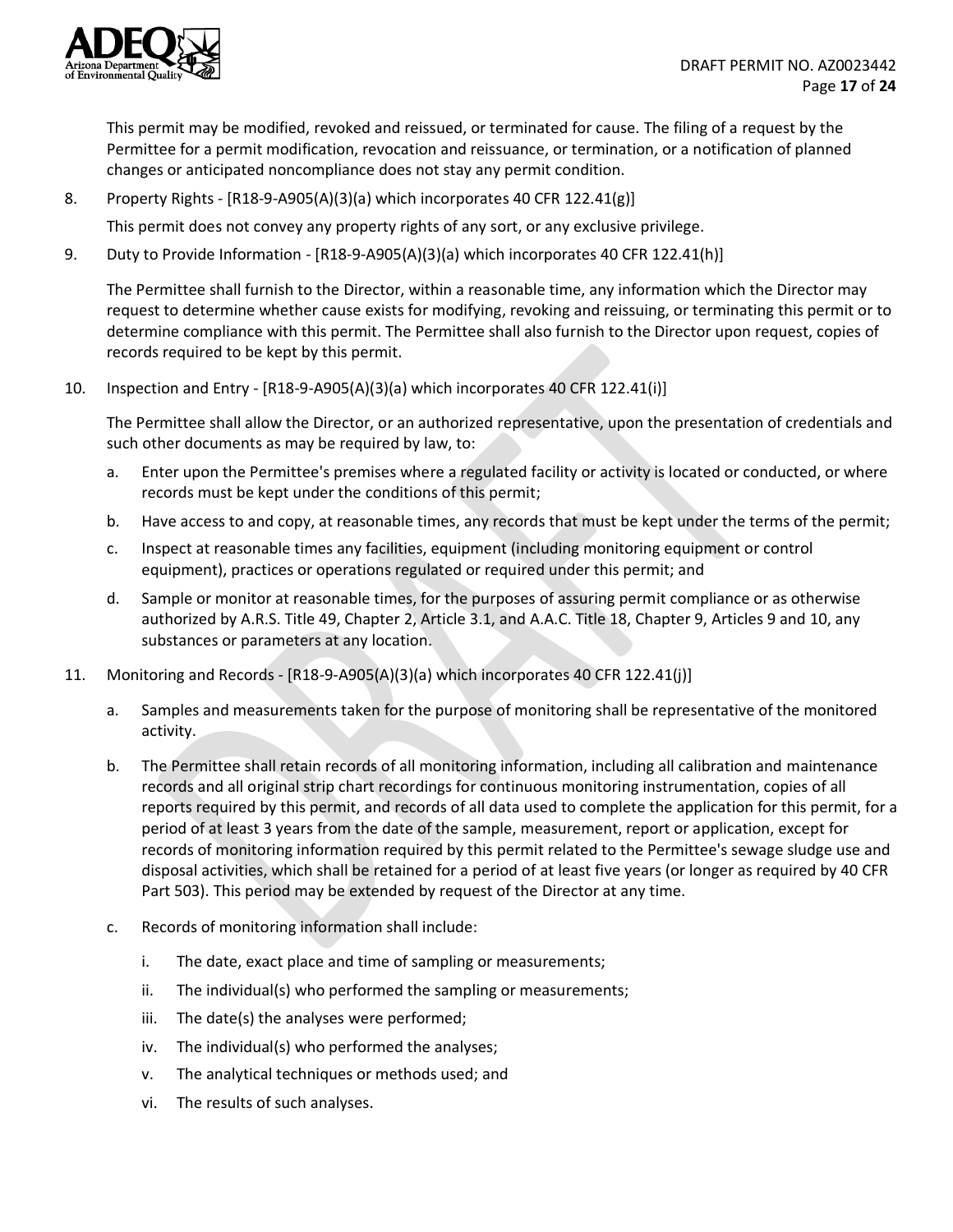

- d. Monitoring must be conducted according to test procedures specified in this permit. If a test procedure is not specified in the permit, then monitoring must be conducted according to test procedures approved under A.A.C. R18-9-A905(B) including those under 40 CFR Part 136 unless otherwise specified in 40 CFR Part 503 (for sludge).
- e. The Clean Water Act provides that any person who falsifies, tampers with, or knowingly renders inaccurate any monitoring device or method required to be maintained in this permit shall, upon conviction, be punished by a fine of not more than \$10,000 per violation, or by imprisonment for not more than two years per violation, or by both for first conviction. For a second conviction, such a person is subject to a fine of not more than \$20,000 per day of violation, or imprisonment for not more than four years, or both.

Any person who falsifies, tampers with, or knowingly renders inaccurate any monitoring device or method required to be maintained in this permit is subject to the enforcement actions established under A.R.S. Title 49, Chapter 2, Article 4, which includes the possibility of fines and/or imprisonment.

- 12. Signatory Requirement [R18-9-A905(A)(3)(a) which incorporates 40 CFR 122.41(k)]
	- a. All applications, reports, or information submitted to the Director shall be signed and certified. (See 40 CFR 122.22 incorporated at R18-9-A905(A)(1)(c))
	- b. The Clean Water Act provides that any person who knowingly makes any false statement, representation, or certification in any record or other document submitted or required to be maintained under this permit, including monitoring reports or reports of compliance or non-compliance shall, upon conviction, be punished by a fine of not more than \$10,000 per violation, or by imprisonment for not more than two years per violation, or by both for a first conviction. For a second conviction, such a person is subject to a fine of not more than \$20,000 per day of violation, or imprisonment of not more than four years, or both.
- 13. Reporting Requirements [R18-9-A905(A)(3)(a) which incorporates 40 CFR 122.41(l)]
	- a. Planned changes. The Permittee shall give notice to the Director as soon as possible of any planned physical alterations of additions to the permitted facility. Notice is required only when:
		- i. The alteration or addition to a permitted facility may meet one of the criteria for determining whether a facility is a new source in 40 CFR 122.29(b) (incorporated by reference at R18-9-A905(A)(1)(e)); or
		- ii. The alteration or addition could significantly change the nature or increase the quantity of pollutants discharged. This notification applies to pollutants which are subject neither to effluent limitations in the permit, nor to notification requirements under 40 CFR 122.42(a)(1) (incorporated by reference at R18- 9-A905(A)(3)(b)).
		- iii. The alteration or addition results in a significant change in the Permittee's sludge use or disposal practices, and such alteration, addition, or change may justify the application of permit conditions that are different from or absent in the existing permit including notification of additional use or disposal sites not reported during the permit application process or not reported pursuant to an approved land application plan.
	- b. Anticipated noncompliance. The Permittee shall give advance notice to the Director of any planned changes in the permitted facility or activity which may result in noncompliance with permit requirements.
	- c. Transfers. (R18-9-B905) This permit is not transferable to any person except after notice to the Director. The Director may require modification or revocation and reissuance of the permit to change the name of the Permittee and incorporate such other requirements as may be necessary under Arizona Revised Statutes and the Clean Water Act.
	- d. Monitoring reports. Monitoring results shall be reported at the intervals specified elsewhere in this permit.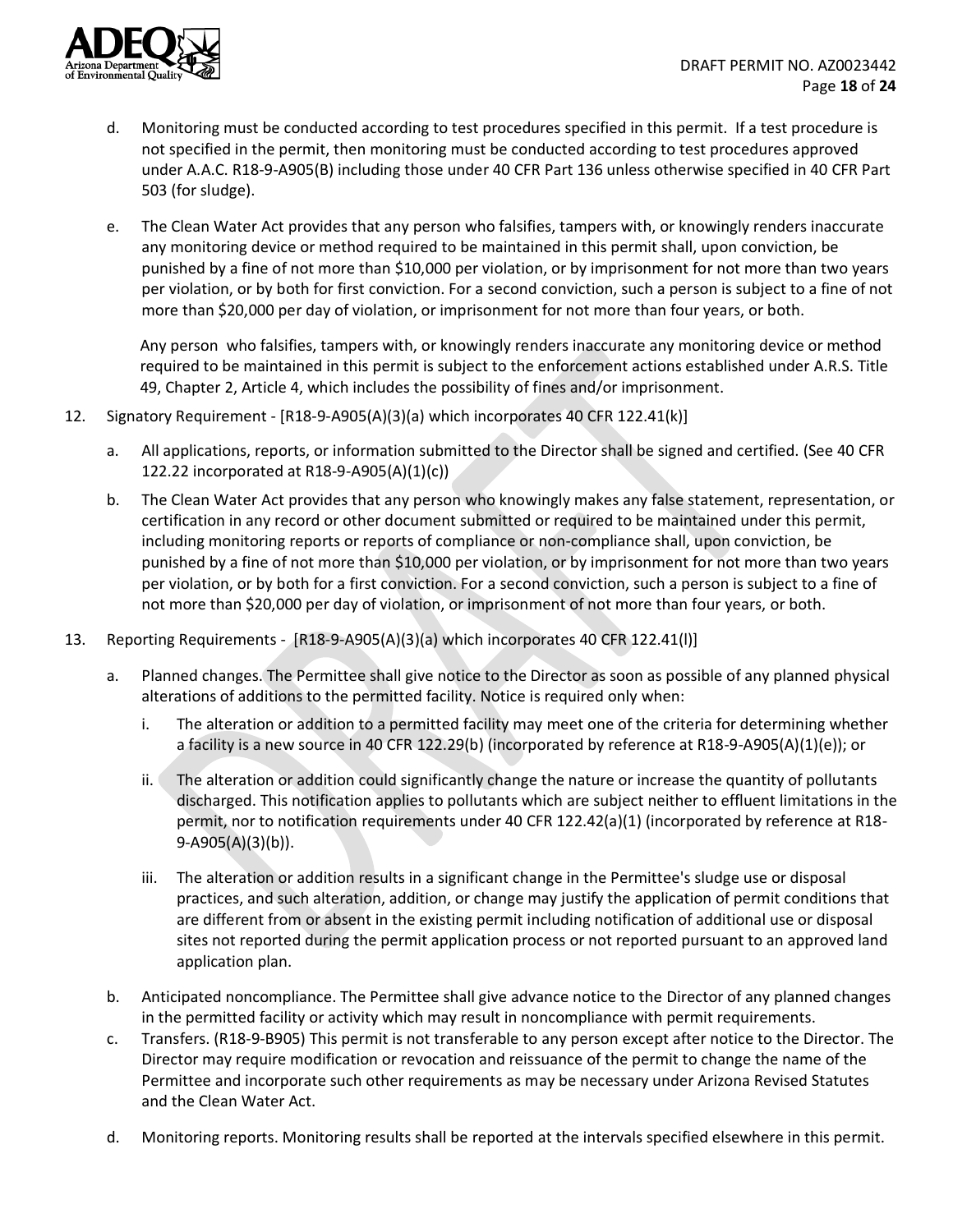

- i. Monitoring results must be reported on a Discharge Monitoring Report (DMR) or forms provided or specified by the Director for reporting results of monitoring of sludge use or disposal practices.
- ii. If the Permittee monitors any pollutant more frequently than required by the permit, then the results of this monitoring shall be included in the calculation and reporting of the data submitted in the DMR, or sludge reporting form specified by the Director.
- iii. Calculations for all limitations which require averaging of measurements shall utilize an arithmetic mean unless otherwise specified by the Director in the permit.
- e. Compliance schedules. Reports of compliance or noncompliance with, or any progress reports on, interim and final requirements contained in any compliance schedule of this permit shall be submitted no later than 14 days following each schedule date.
- f. Twenty-four hour reporting.
	- i. The Permittee shall report any noncompliance which may endanger human health or the environment. Any information shall be provided orally within 24 hours from the time the Permittee becomes aware of the circumstances. A written submission shall also be provided within five days of the time the Permittee becomes aware of the circumstances. The written submission shall contain a description of the noncompliance and its cause; the period of noncompliance, including exact dates and times, and if the noncompliance has not been corrected, the anticipated time it is expected to continue; and steps taken or planned to reduce, eliminate, and prevent recurrence of the noncompliance.
	- ii. The following shall be included as information which must be reported within 24 hours under this paragraph.
		- A. Any unanticipated bypass which exceeds any effluent limitation in the permit. (See 40 CFR 122.41(g) which is incorporated by reference at R18-9-A905(A)(3)(a)).
		- B. Any upset which exceeds any effluent limitation in the permit.
		- C. Violation of a maximum daily discharge limitation for any of the pollutants listed by the Director in the permit to be reported within 24 hours. (See 40 CFR 122.44(g) which is incorporated by reference at R18-9-A905(A)(3)(d)).
- g. Other noncompliance. The Permittee shall report all instances of noncompliance not reported under paragraphs (d), (e), and (f) of this section, at the time monitoring reports are submitted. The reports shall contain the information listed in paragraph (f) of this section.
- h. Other information. Where the Permittee becomes aware that it failed to submit any relevant facts in a permit application, or submitted incorrect information in a permit application or in any report to the Director, it shall promptly submit such facts or information.
- 14. Bypass [R18-9-A905(A)(3)(a) which incorporates 40 CFR 122.41(m)]
	- a. Definitions
		- i. "Bypass" means the intentional diversion of waste streams from any portion of a treatment facility.
		- ii. "Severe property damage" means substantial physical damage to property, damage to the treatment facilities which causes them to become inoperable, or substantial and permanent loss of natural resources which can reasonably be expected to occur in the absence of a bypass. Severe property damage does not mean economic loss caused by delays in production.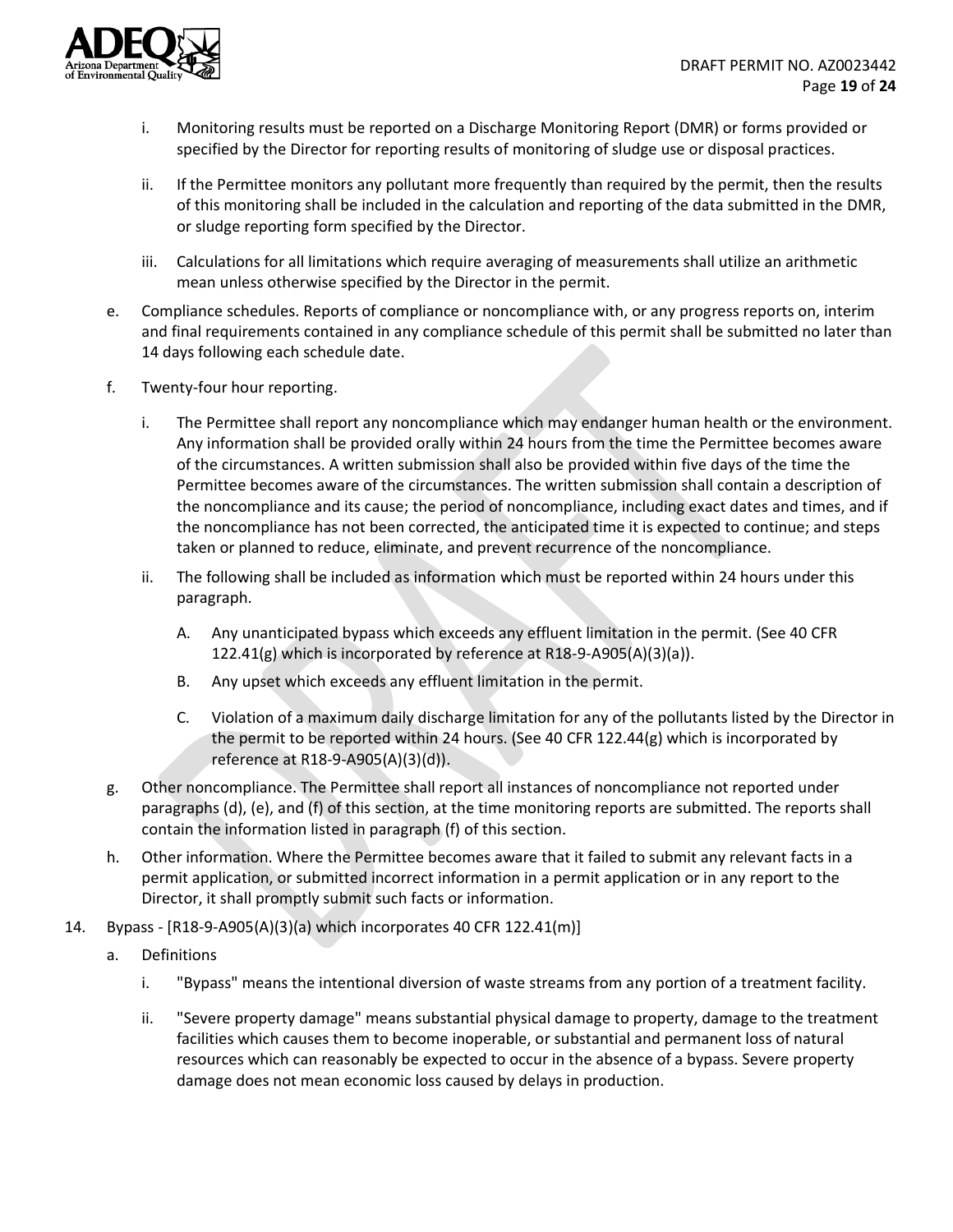

- b. Bypass not exceeding limitations. The Permittee may allow any bypass to occur which does not cause effluent limitations to be exceeded, but only if it also is for essential maintenance to assure efficient operation. These bypasses are not subject to the provision of paragraphs (c) and (d) of this section.
- c. Notice.
	- i. Anticipated bypass. If the Permittee knows in advance of the need for a bypass, it shall submit prior notice, if possible at least ten days before the date of bypass.
	- ii. Unanticipated bypass. The Permittee shall submit notice of an unanticipated bypass as required in paragraph (f)(2) of section 13 (24-hour notice).
- d. Prohibition of bypass.
	- i. Bypass is prohibited, and the Director may take enforcement action against a Permittee for bypass, unless:
		- A. Bypass was unavoidable to prevent loss of life, personal injury, or severe property damage;
		- B. There were no feasible alternatives to the bypass, such as the use of auxiliary treatment facilities, retention of untreated wastes, or maintenance during normal periods of equipment down time. This condition is not satisfied if adequate back-up equipment should have been installed in the exercise of reasonable engineering judgement to prevent a bypass which occurred during normal periods of equipment downtime or preventive maintenance; and
		- C. The Permittee submitted notices as required under paragraph (c) of this section.
	- ii. The Director may approve an anticipated bypass, after considering its adverse effects, if the Director determines that it will meet the three conditions listed above in paragraph (d)(i) of this section.
- 15. Upset [A.R.S.§§49-255(8) and 255.01(E), R18-9-A905(A)(3)(a) which incorporates 40 CFR 122.41(n)]
	- a. Definition. "Upset" means an exceptional incident in which there is unintentional and temporary noncompliance with technology-based permit effluent limitations because of factors beyond the reasonable control of the Permittee. An upset does not include noncompliance to the extent caused by operational error, improperly designed treatment facilities, inadequate treatment facilities, lack of preventative maintenance, or careless or improper operation.
	- b. Effect of an upset. An upset constitutes an affirmative defense to an action brought for noncompliance with such technology-based permit effluent limitations if the requirements of paragraph (c) of this section are met. No determination made during administrative review of claims that noncompliance was caused by upset, and before an action for noncompliance, is final administrative action subject to judicial review.
	- c. Conditions necessary for a demonstration of upset. A Permittee who wishes to establish the affirmative defenses of upset shall demonstrate, through properly signed, contemporaneous operating logs, or other relevant evidence that:
		- i. An upset occurred and that the Permittee can identify the cause(s) of the upset;
		- ii. The permitted facility was at the time being properly operated;
		- iii. The Permittee submitted notice of the upset as required in paragraph (f)(2) of Section 13 (24-hour notice); and
		- iv. The Permittee has taken appropriate measure including all reasonable steps to minimize or prevent any discharge or sewage sludge use or disposal that is in violation of the permit and that has a reasonable likelihood of adversely affecting human health or the environment per A.R.S. § 49-255.01(E)(1)(d).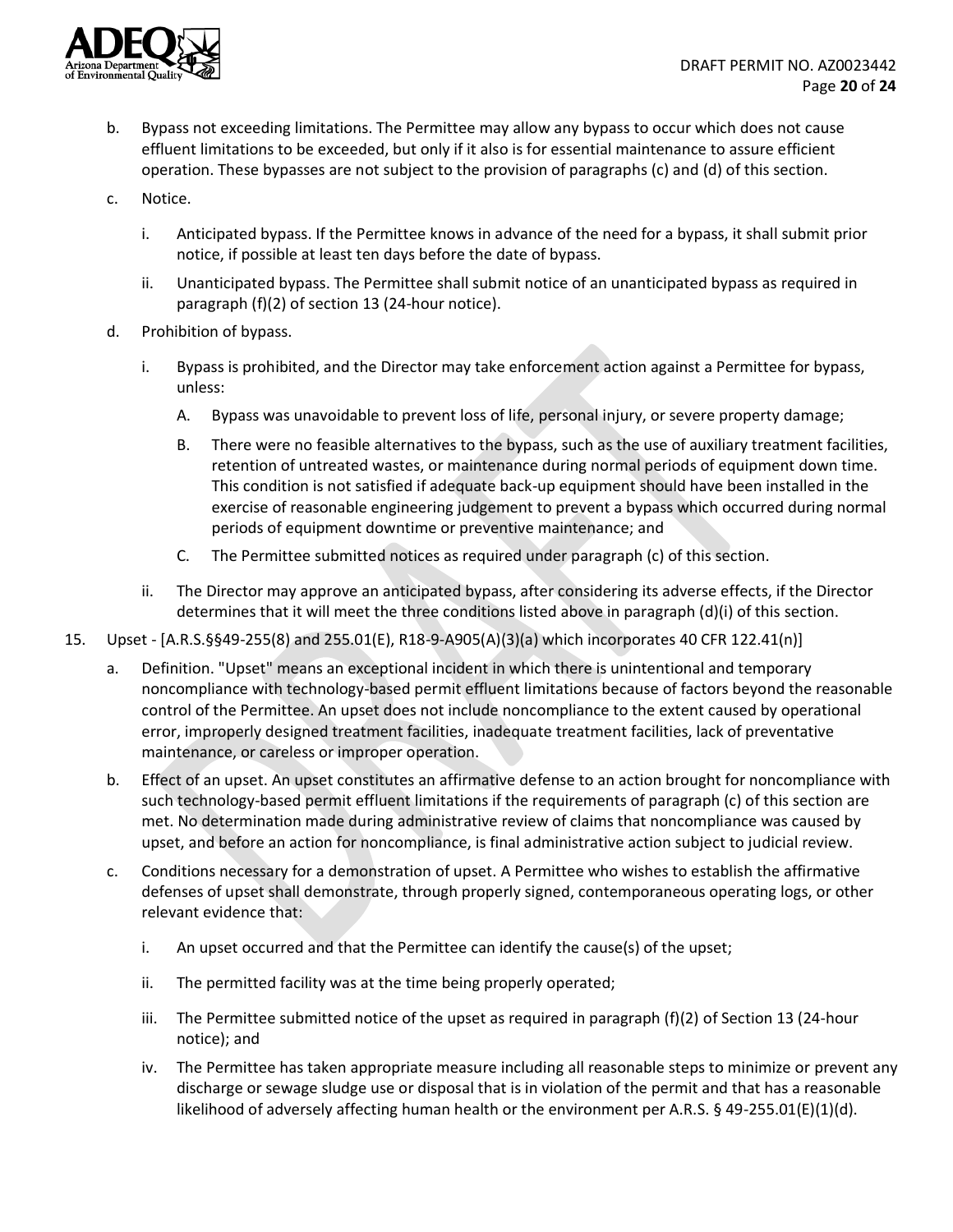

- d. Burden of proof. In any enforcement proceeding the Permittee seeking to establish the occurrence of an upset has the burden of proof.
- 16. Existing Manufacturing, Commercial, Mining, and Silvicultural Dischargers [R18-9-A905(A)(3)(b) which incorporates 40 CFR 122.42(a)]

In addition to the reporting requirements under 40 CFR 122.41(l) (which is incorporated at R18-9-A905(A)(3)(a)), all existing manufacturing, commercial, mining, and silvicultural dischargers must notify the Director as soon as they know or have reason to believe:

- a. That any activity has occurred or will occur which would result in the discharge, on a routine or frequent basis, of any toxic pollutant which is not limited in the permit, if that discharge will exceed the highest of the following "notification levels":
	- i. One hundred micrograms per liter (100 μg/l);
	- ii. Two hundred micrograms per liter (200 μg/l) for acrolein and acrylonitrile; five hundred micrograms per liter (500 μg/l) for 2,4-dinitrophenol and for 2-methyl-4,6-dinitrophenol; and one milligram per liter (1 mg/l) for antimony;
	- iii. Five times the maximum concentration value reported for that pollutant in the permit application in accordance with 40 CFR 122.21(g)(7) (which is incorporated at R18-9-A905(A)(1)(b)); or
	- iv. The level established by the Director in accordance with 40 CFR 122.44(f) (which is incorporated at R18- 9-A905(A)(3)(d)).
- b. That any activity has occurred or will occur which would result in any discharge, on a nonroutine or infrequent basis, of a toxic pollutant which is not limited in the permit, if that discharge will exceed the highest of the following "notification levels":
	- i. Five hundred micrograms per liter (500  $\mu$ g/l);
	- ii. One milligram per liter (1 mg/l) for antimony;
	- iii. Ten (10) times the maximum concentration value reported for that pollutant in the permit application in accordance with 40 CFR 122.21(g)(7)(which is incorporated at R18-9-A905(A)(1)(b));
	- iv. The level established by the Director in accordance with 40 CFR 122.44(f) (which is incorporated at R18- 9-A905(A)(3)(d)).
- 17. Publicly Owned Treatment Works (POTW) [R18-9-A905(A)(3)(b) which incorporates 40 CFR 122.42(b)]

This section applies only to publicly owned treatment works as defined at ARS § 49-255(5).

- a. All POTW's must provide adequate notice to the Director of the following:
	- i. Any new introduction of pollutants into the POTW from an indirect discharger which would be subject to section 301 or 306 of the Clean Water Act if it were directly discharging those pollutants; and
	- ii. Any substantial change in the volume or character of pollutants being introduced into that POTW by a source introducing pollutants into the POTW at the time of issuance of the permit.
	- iii. For the purposes of this paragraph, adequate notice shall include information on (i) the quality and quantity of effluent introduced into the POTW, and (ii) any anticipated impact of the change on the quantity or quality of effluent to be discharge from the POTW.

Publicly owned treatment works may not receive hazardous waste by truck, rail, or dedicated pipe except as provided under 40 CFR 270. Hazardous wastes are defined at 40 CFR 261 and include any mixture containing any waste listed under 40 CFR 261.31 - 261.33. The Domestic Sewage Exclusion (40 CFR 261.4) applies only to wastes mixed with domestic sewage in a sewer leading to a publicly owned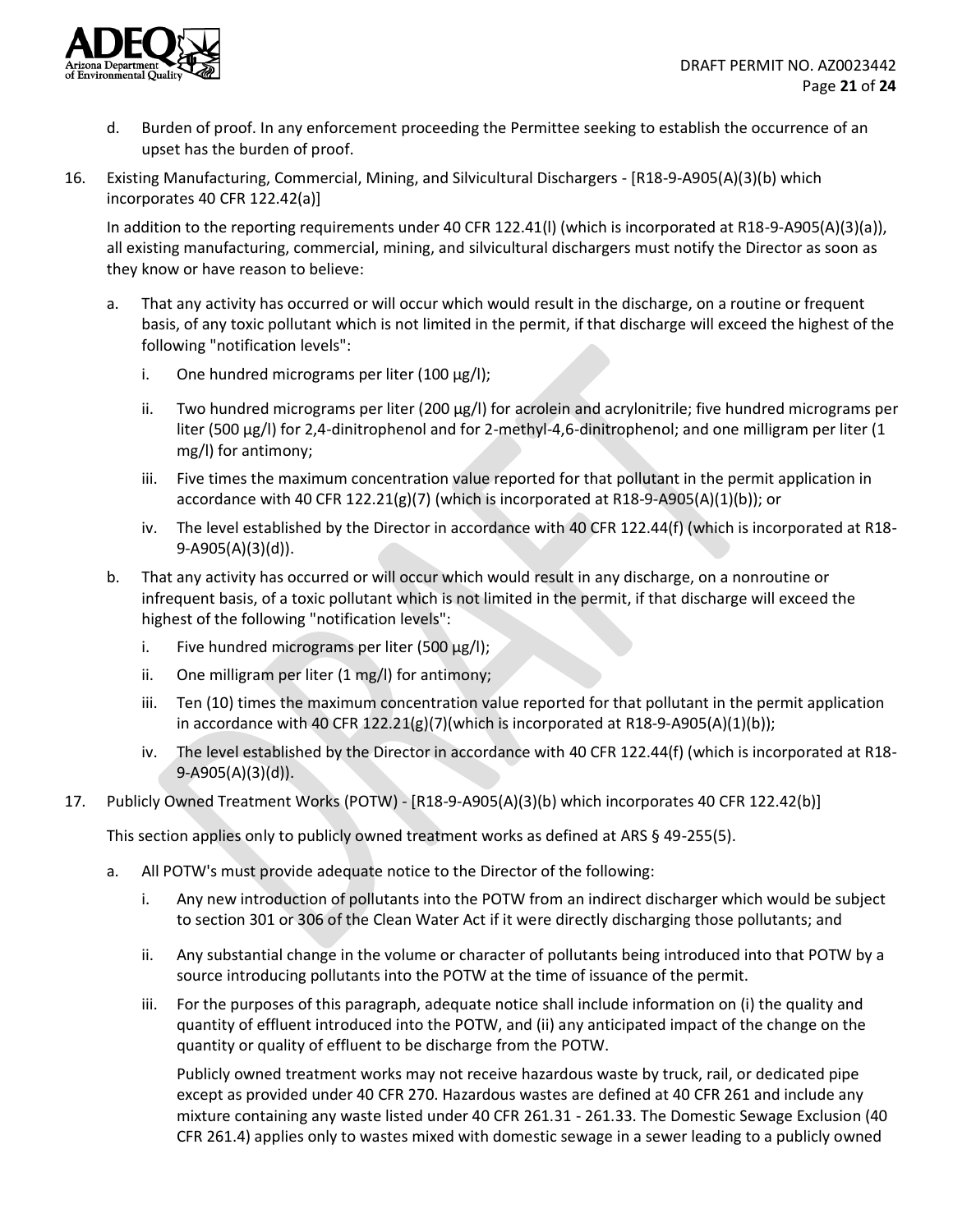

treatment works and not to mixtures of hazardous wastes and sewage or septage delivered to the treatment plant by truck.

18. Reopener Clause - [R18-9-A905(A)(3)(d) which incorporates 40 CFR 122.44(c)] This permit shall be modified or revoked and reissued to incorporate any applicable effluent standard or limitation or standard for sewage sludge use or disposal under sections 301(b)(2)(C), and (D), 304(b)(2), 307(a)(2) and 405(d) which is promulgated or approved after the permit is issued if that effluent or sludge standard or limitation is more stringent than any effluent limitation in the permit, or controls a pollutant or sludge use or disposal practice not limited in the permit.

19. Privately Owned Treatment Works - [R18-9-A905(A)(3)(d) which incorporates 40 CFR 122.44]

This section applies only to privately owned treatment works as defined at 40 CFR 122.2.

- a. Materials authorized to be disposed of into the privately owned treatment works and collection system are typical domestic sewage. Unauthorized material are hazardous waste (as defined at 40 CFR Part 261), motor oil, gasoline, paints, varnishes, solvents, pesticides, fertilizers, industrial wastes, or other materials not generally associated with toilet flushing or personal hygiene, laundry, or food preparation, unless specifically listed under "Authorized Non-domestic Sewer Dischargers" elsewhere in this permit.
- b. It is the Permittee's responsibility to inform users of the privately owned treatment works and collection system of the prohibition against unauthorized materials and to ensure compliance with the prohibition. The Permittee must have the authority and capability to sample all discharges to the collection system, including any from septic haulers or other unsewered dischargers, and shall take and analyze such samples for conventional, toxic, or hazardous pollutants when instructed by the permitting authority. The Permittee must provide adequate security to prevent unauthorized discharges to the collection system.
- c. Should a user of the privately owned treatment works desire authorization to discharge non-domestic wastes, the Permittee shall submit a request for permit modification and an application, pursuant to 40 CFR 122.44(m), describing the proposed discharge. The application shall, to the extent possible, be submitted using ADEQ Forms 1 and 2C, unless another format is requested by the permitting authority. If the privately owned treatment works or collection system user is different from the Permittee, and the Permittee agrees to allow the non-domestic discharge, the user shall submit the application and the Permittee shall submit the permit modification request. The application and request for modification shall be submitted at least 6 months before authorization to discharge non-domestic wastes to the privately owned treatment works or collection system is desired.
- 20. Transfers by Modification [R18-9-B905]

Except as provided in section 21, a permit may be transferred by the Permittee to a new owner or operator only if the permit has been modified or revoked and reissued, or a minor modification made under R18-9-B906, to identify the new Permittee and incorporate such other requirements as may be necessary.

21. Automatic Transfers [R18-9-B905]

An alternative to transfers under section 20, any AZPDES permit may be automatically transferred to a new Permittee if:

- a. The current Permittee notifies the Director at least 30 days in advance of the proposed transfer date;
- b. The notice includes a written agreement between the existing and new Permittee containing a specific date for transfer of permit responsibility, coverage, and liability between them; and
- c. The Director does not notify the existing Permittee and the proposed new Permittee of his or her intent to modify or revoke and reissue the permit. A modification under this subparagraph may also be a minor modification under R18-9-B906(B).
- 22. Minor Modification of Permits [R18-9-B906(B)]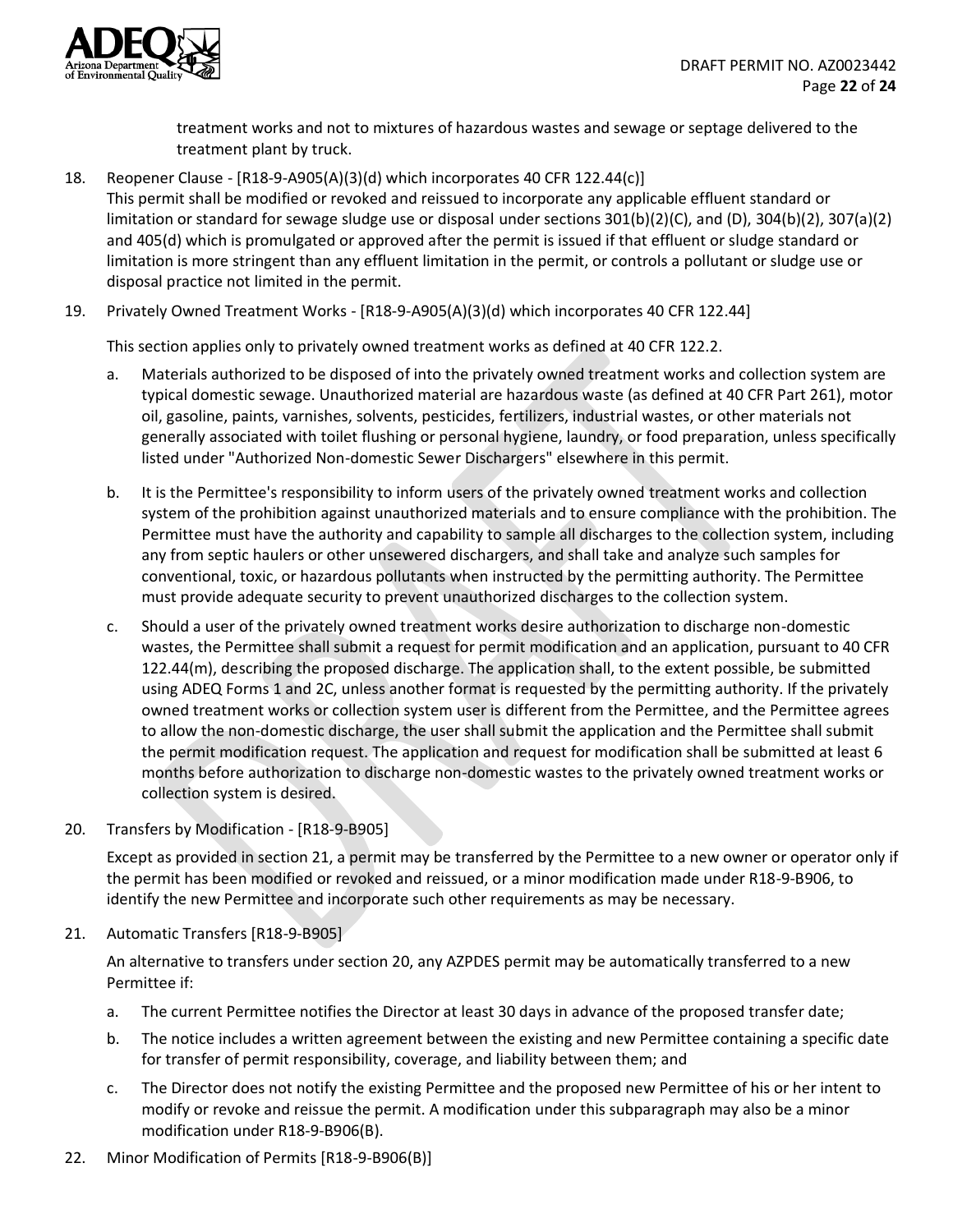

Upon the consent of the Permittee, the Director may modify a permit to make the corrections or allowances for changes in the permitted activity listed in this section, without following public notice procedures under R18-9- A907 or A908. Minor modifications may only:

- a. Correct typographical errors;
- b. Update a permit condition that changed as a result of updating an Arizona water quality standard;
- c. Require more frequent monitoring or reporting by the Permittee;
- d. Change an interim compliance date in a schedule of compliance, provided the new date is not more than 120 days after the date specified in the existing permit and does not interfere with attainment of the final compliance date requirement;
- e. Allow for a change in ownership or operational control of a facility where the Director determines that no other change in their permit is necessary, provided that a written agreement containing a specific date for transfer of permit responsibility, coverage, and liability between the current and new Permittee has been submitted to the Director;
- f. Change the construction schedule for a discharger which is a new source. No such change shall affect a discharger's obligation prior to discharge under 40 CFR 122.29 (which is incorporated by reference in R18-9- A905(A)(1)(e));
- g. Delete a point source outfall when the discharge from that outfall is terminated and does not result in discharge of pollutants from other outfalls except in accordance with the permit limits;
- h. Incorporate conditions of a POTW pretreatment program that has been approved in accordance with the procedures in 40 CFR 403.11 and 403.18 as enforceable conditions of the POTW's permit; and
- i. Annex an area by a municipality.
- 23. Termination of Permits [R-9-B906(C)]

The following are causes for terminating a permit during its term, or for denying a permit renewal application:

- a. Noncompliance by the Permittee with any condition of the permit;
- b. The Permittee's failure in the application or during the permit issuance process to disclose fully all relevant facts, or the Permittee's misrepresentation of any relevant facts at any time;
- c. A determination that the permitted activity endangers human health or the environment and can only by regulated to acceptable levels by permit modification or termination; or
- d. A change in any condition that requires either a temporary or a permanent reduction or elimination of any discharge controlled by the permit (for example, a plant closure or termination of discharge by connection to a POTW).
- 24. Availability of Reports [Pursuant to A.R.S § 49-205]

Except for data determined to be confidential under A.R.S § 49-205(A), all reports prepared in accordance with the terms of this permit shall be available for public inspection at ADEQ offices. As required by A.R.S. § 49-205(B) and (C), permit applications, permits, and effluent data shall not be considered confidential.

25. Removed Substances - [Pursuant to Clean Water Act Section 301]

Solids, sludges, filter backwash, or other pollutants removed in the course of treatment or control of wastewaters shall be disposed of in a manner such as to prevent any pollutant from such materials from entering navigable waters.

26. Severability - [Pursuant to A.R.S § 49-324(E)]